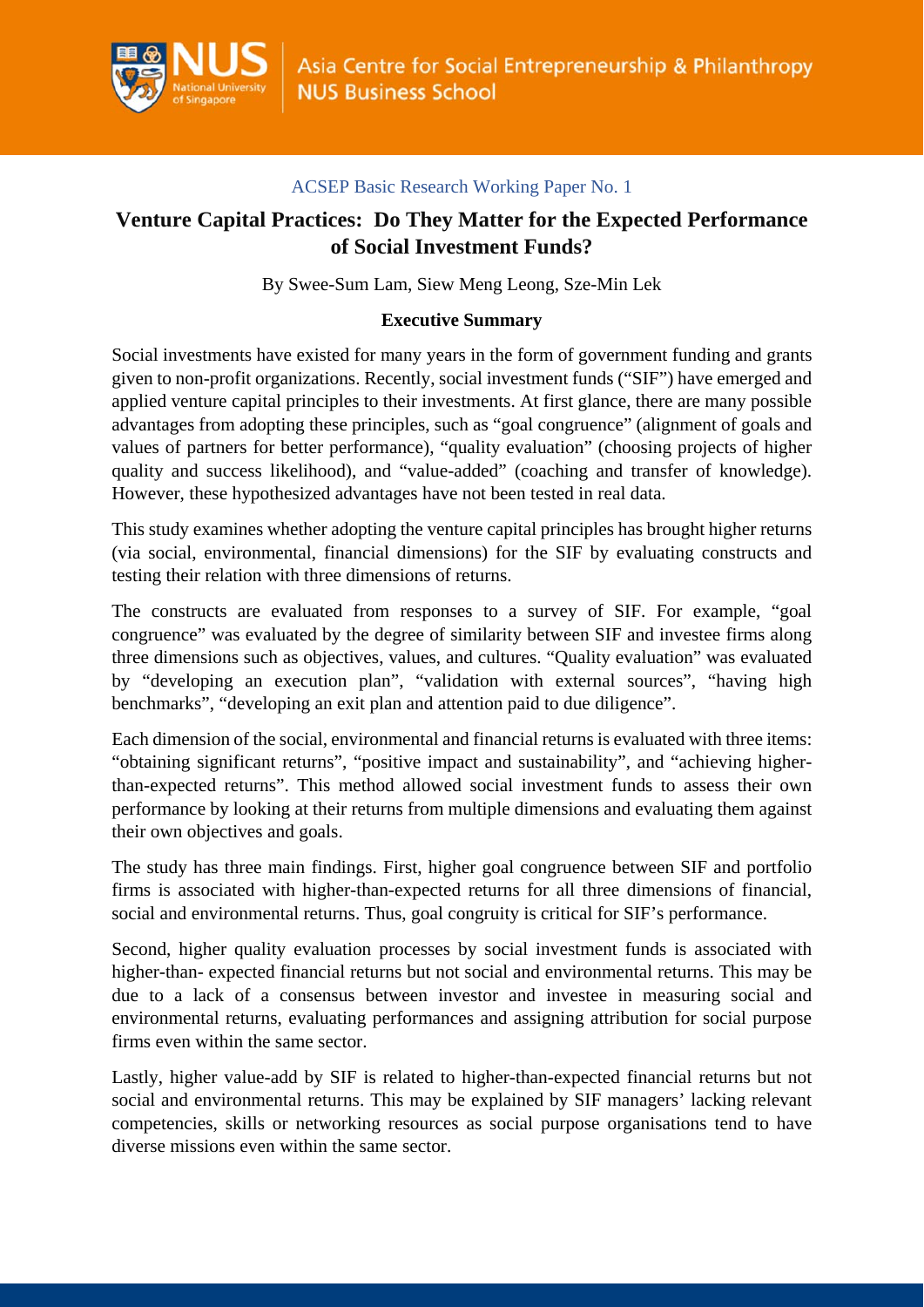\_\_\_\_\_\_\_\_\_\_\_\_\_\_\_

# **Venture Capital Practices: Do They Matter for the Expected Performance of Social Investment Funds?**

Swee-Sum Lam, Siew Meng Leong and Sze-Min Lek\*

This version: August 2010

### **Abstract**

This is an exploratory study surveying social investment funds vis-à-vis green funds which apply traditional venture capital investment principles. We find that venture capital practices, to varying extent, do matter for the expected performance of social investment funds. Expected performance is measured using a blended value approach in three independent dimensions of financial, social and environmental returns. As constructs for contributions from venture capital practices, goal congruence, evaluation processes and value-add carry varying impact on expected fund performance. Extended engagement by social investment funds in value-add activities has no significant role to play in the social purpose organization's performance in the near term. Goal congruence, which is being evaluated on in the deal screening phase, is found to positively and significantly influence all three returns. Evaluation processes in due diligence are associated with higher than expected financial returns only and have no significant impact on expected social or environmental returns.

**Keywords**: venture capital, venture philanthropy, social investment funds, goal congruence, evaluation processes, value-add

<sup>\*</sup>Swee-Sum Lam, bizlamss@nus.edu.sg, and Siew Meng Leong, bizlsm@nus.edu.sg, are at The NUS Business School, National University of Singapore. Sze-Min Lek, lekszemin@gmail.com, is working towards graduate studies. Please direct all correspondence to Swee-Sum Lam. Lam acknowledges funding support from the Ministry of Education of Singapore (AcRF Tier 1 Research Grant R-315-000-084-112).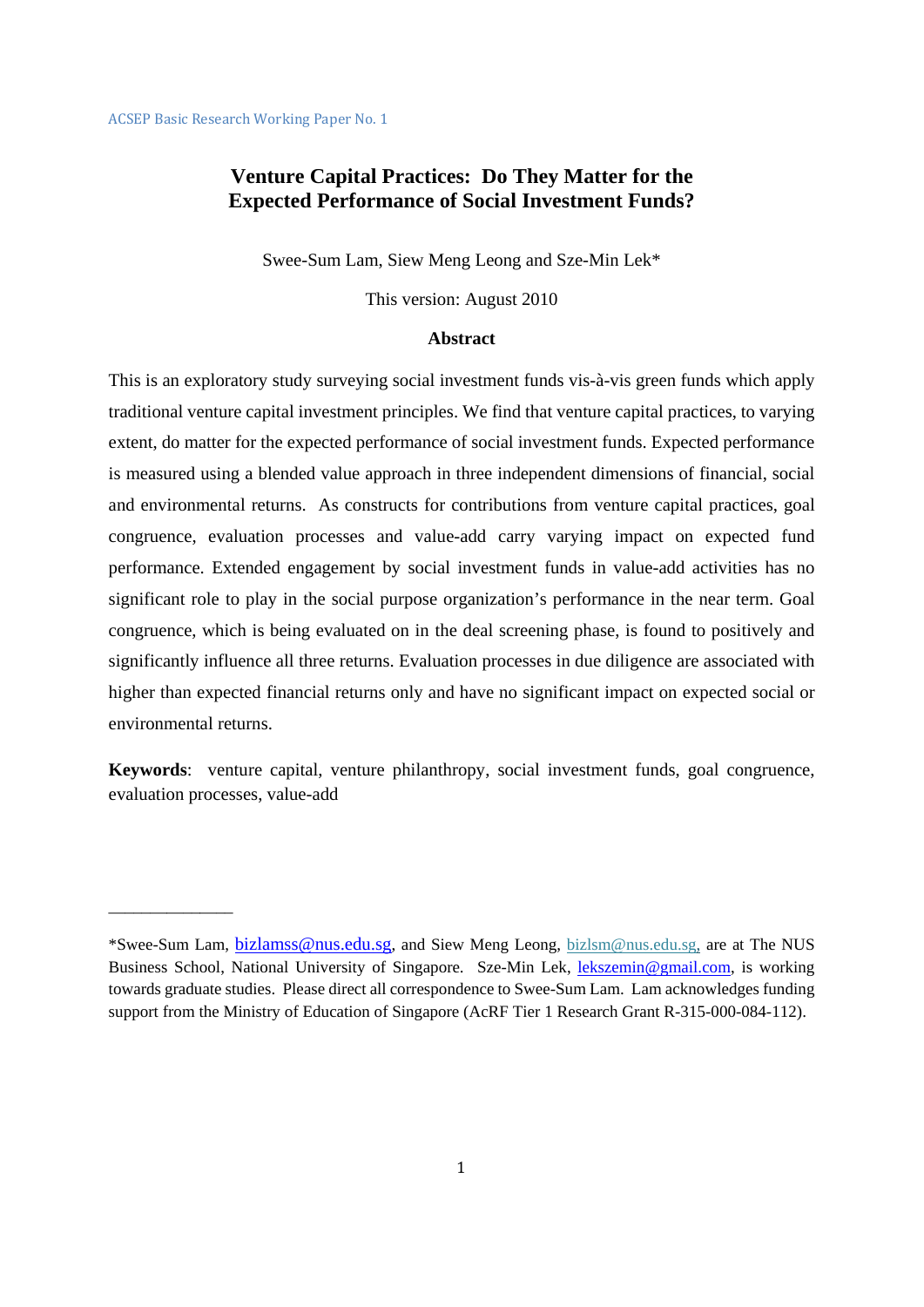# **1. Introduction**

Social investments have existed for many years in the form of government funding and grants given to non-profit organizations. More recently, social investment funds have emerged, and applied venture capital principles to their social investments. Emerson, Freundlich and Berenbach, (2004) have presented a broad spectrum of investor institutions ranging from philanthropic funds to conventional for-profit organizations such as banks and mutual funds, thereby demonstrating the range of investors who potentially operate in this space. Funds claiming to use social considerations and screens in choosing portfolio firms have been described variously as 'green', 'ethical', 'mission-driven', 'sustainable', 'socially responsible' (Haigh, 2006). Furthermore, a form of high-engagement philanthropy called 'venture philanthropy' has gained much attention among philanthropists and social sector investors (Letts, Ryan and Allen, 1997; Carrington, 2003; John, 2006; Martin and John, 2006; Emerson, Freundlich and Fruchterman, 2007; Neck, Brush and Allen, 2009).

Oftentimes, social investment funds invest into social purpose organizations. There is an increased awareness in recent decades of social entrepreneurship and its contributions to both economy and society (Sharir and Lerner, 2006; Neck et al., 2009). Globally, there has also been a significant increase in the number of social entrepreneurs and social purpose organizations operating in the social sector, each differing in their scope of activities, area of operations, purpose and mission (Letts, Ryan and Grossman, 1999; Drayton, 2002; Bornstein, 2004). Accordingly, with the increased financing needs of these social purpose organizations, the social investment industry has also grown.

Letts, Ryan and Grossman (1997) made a call for venture capital practices to be applied to social investments decision-making. Following venture capital practices, social investment funds would assess, provide innovative funding solutions, add value and monitor investments (Emerson et al., 2007; Scarlata and Alemany, 2008). However, despite the rising prominence of venture capital practices in the social sector, little empirical work is being done because of the challenges of confidentiality and resource constraints. Scarlata and Alemany (2009) are the first to attempt a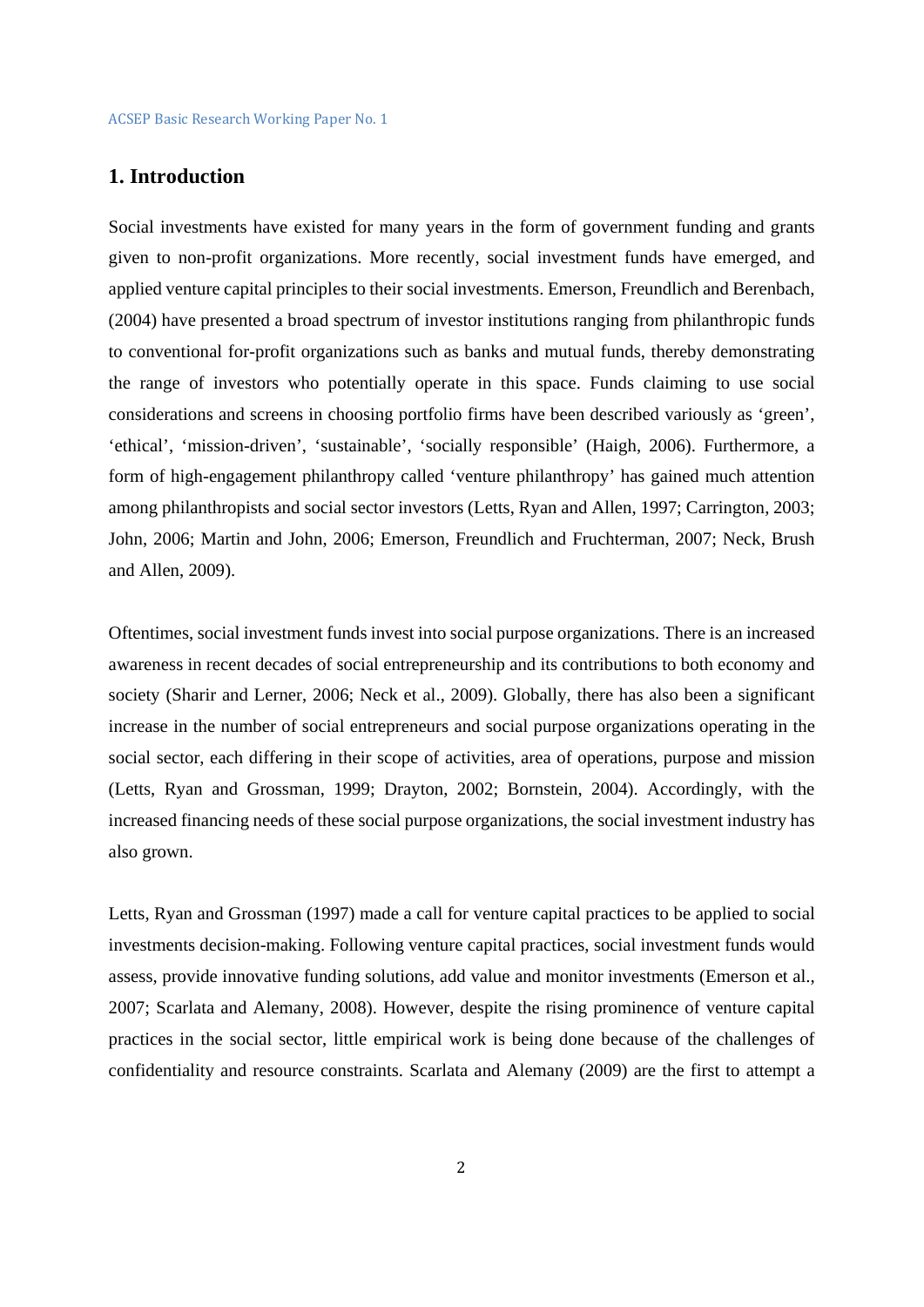comparison of the deal flow and screening processes for a sample of philanthropic venture capitalist and for-profit venture capital funds in a survey with 40 respondents.

This is perhaps one of the first studies which attempt to explore the impact of venture capital practices on the triple bottom line of social investment funds. We raise a few questions: Are social investment fund managers' pre-investment and post-investment processes enhancing the expected returns, in the appropriate dimension(s) of financial, social or environmental returns? To what extent have social purpose organizations been receptive of extended engagement by social investment funds in their mission and operations? To what extent, therefore, have venture capital principles been actually practised in social investing?

To address some of these questions, our study draws from the scholarly literature of business entrepreneurship and venture capital and applies them to the study of social investment funds (Owen, 1990; Emerson, 2003). Social exchange theories and learning theories are used to explain goal congruence and its effect on expected performance. As well, theories from venture capital literature are applied to study the evaluation process and value added dimension of social investment funds and their effects on fund performance.

We critically evaluate three factors that have surfaced in alliance and venture capital literature, specifically goal congruence, evaluation processes and value-add and their effects on fund performance. By drawing on theories from pre-investment (i.e. evaluation processes) and postinvestment (value-add) stages, this study explores how social investment funds perform when applying venture capital principles to social investments. Adopting a multi-disciplinary approach, social exchange, partnerships and alliance theories are applied to evaluate goal congruence between social investment funds and their constituent portfolio firms. This study seeks to extend these theories to social investments.

Firstly, we find that the three constructs, goal congruence, evaluation processes and value-add, all load in the same factor in our principal component analysis. We propose that all three constructs are measures of the contributions of venture capital practices. They are all significantly and positively correlated pair wise and therefore would proxy for one another to varying extent.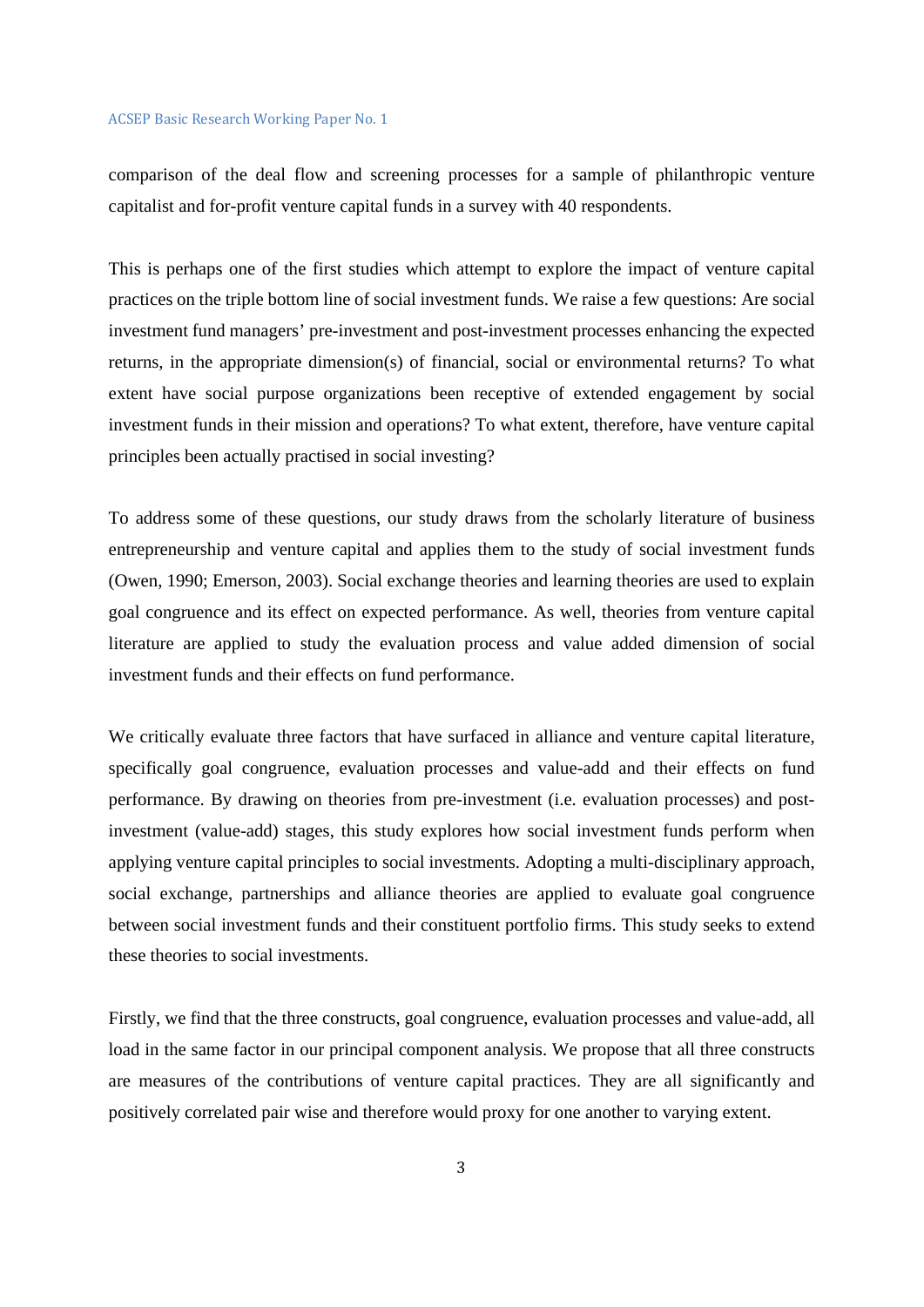Secondly, the study extends the blended value proposition to evaluate social investment fund performance. This is probably one of the first surveys where social investment funds assess their own performance by looking at their returns from multiple dimensions. Lastly, the findings of this study will be of value in informing social investment fund managers of possible factors that could affect fund returns in each of the three dimensions identified.

This study deviates from the usual method of using growth to measure performance of a social investment fund (De Clercq and Sapienza, 2006; Sharir and Lerner, 2006; Colombo and Grilli, 2009). Instead, it focuses on assessing the triple-bottom-line as a measure of expected performance. This provides a multi-dimensional view of an organization's performance. A key assumption within this study is that social purpose organizations pursue an embedded value proposition that consists of financial, social and environmental returns (Emerson, 2003). We posit that social investment funds, therefore, are also subject to the same returns profile as their portfolio firms. As such, social investment funds' performance is measured by expected financial, social and environmental returns.

Thirdly, we design and validate constructs of expected performance of social investment funds in a blended value approach. In order to maximize validity, this study examines the expected performance of funds that operate within the same industry and utilise similar fund donors. Expected fund performance is crucial as it drives future social investments, further encourages innovation in structuring social purpose investments and enhances the industry's financial sustainability. While expected performance may present a subjective view of the fund, however, there are no established measures, indices or benchmarks against which social investment funds and social purpose organizations can be accurately and objectively compared. This difficulty in formulating performance measures to facilitate comparisons and evaluations is further accentuated by the inherent differences between industries in the social sector (Voon, 2001; Mahoney and Potter, 2004; Ebrahim and Rangan, 2009b; DeGroff, Schooley, Chapel and Poister, 2010). These constructs facilitate our study to identify the factors that will affect social investment fund performance.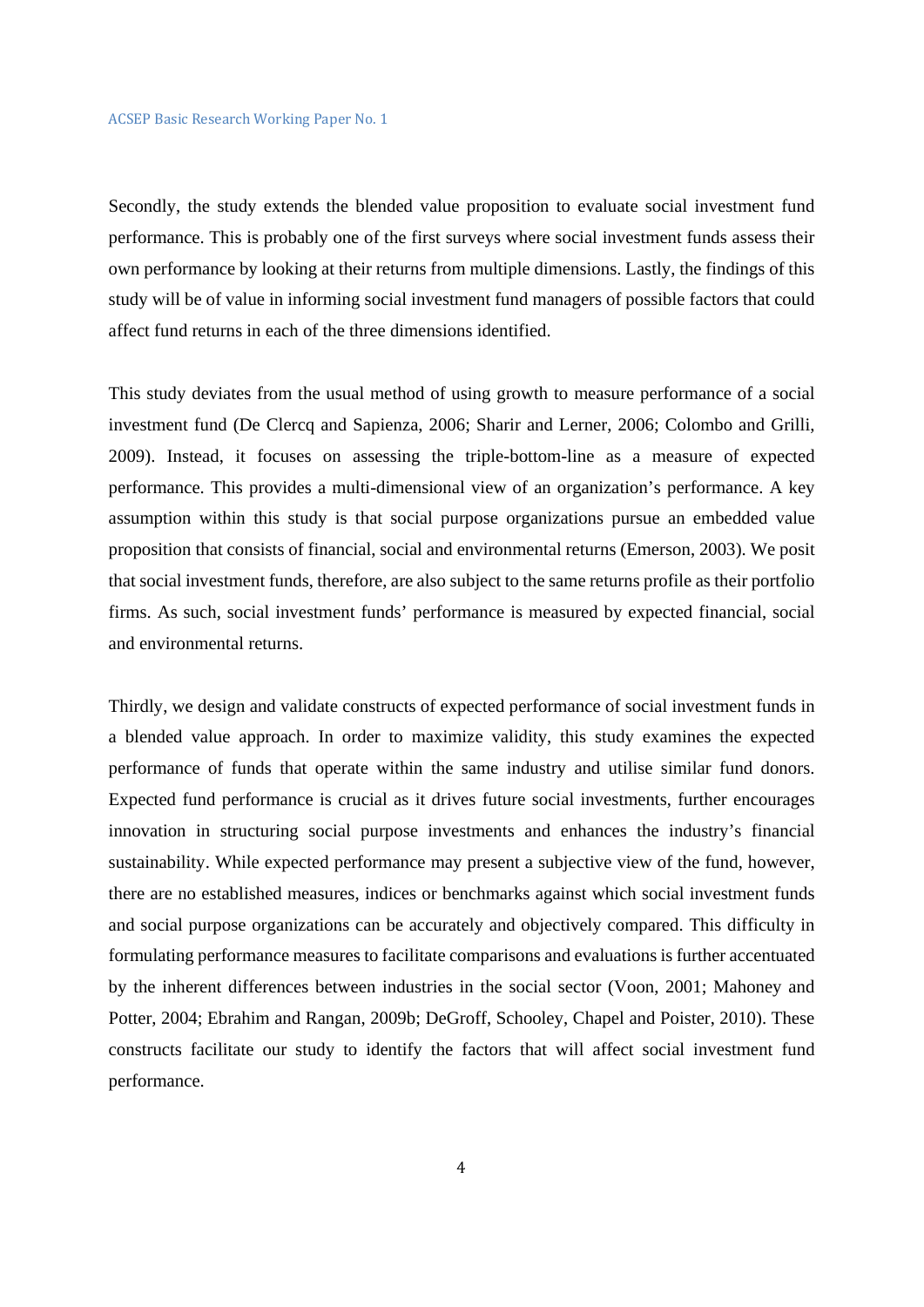Fourthly, our findings suggest that venture capital practices, when applied to social investment funds, do not all draw significant financial performance or sustainability as expected. Of the three constructs of venture capital practices, we find that only higher goal congruence and quality evaluation process in the pre-investment stage is significantly associated with higher than expected financial return on a social investment fund. Findings imply that fund managers do not expect any value-adding practices post-investment would enhance the financial return on their funds.

Moreover, this study highlights the significance of goal congruity for social investing, especially for fund performance in all three dimensions of financial, social and environmental returns. While goal congruity has been shown to have a significant impact on alliance performance (De Clercq and Sapienza, 2006; Weber and Weber, 2007), this finding extends the venture capital literature to social investing. Specifically, shared organizational goals, values and culture can lead to greater mutual learning and knowledge transfer and therefore enhance portfolio firm returns to the social investment fund in more than one dimension. On the other hand, social investment fund managers do not expect the pre-investment stage evaluation process to add to both social and environmental returns. While this study finds that venture capital principles are only practised to some extent for social investing, the robust construct for the contribution of venture capital practices that flows through to the three dimensions of financial, social and environmental returns is goal congruity.

This exploratory study generates hypotheses for future research. Although venture capitalists have typically been assumed to depend on a set of effective vicarious selectors that allows them to identify potentially successful firms for investment (Shepherd, Zacharakis and Baron, 2003), only a small number actually succeed, and most only achieve average returns (Gorman and Sahlman, 1989; Gifford, 1997). This suggests that venture capitalists have not yet discovered a "predictive template" (Aldrich and Kenworthy, 1999) for identifying successful firms given the high risk involved in venture investing. This begs the question of whether the evaluative processes of venture capitalists can be extended to predict social investment funds' performance in the social and environmental dimensions. Based on the findings of this exploratory study, we hypothesize that evaluation processes of social investment funds (as in performing due diligence, structuring for co-investment in risk sharing) will not necessarily enhance expected social and environmental returns. This is due to the current lack of consensus on measures for social and environmental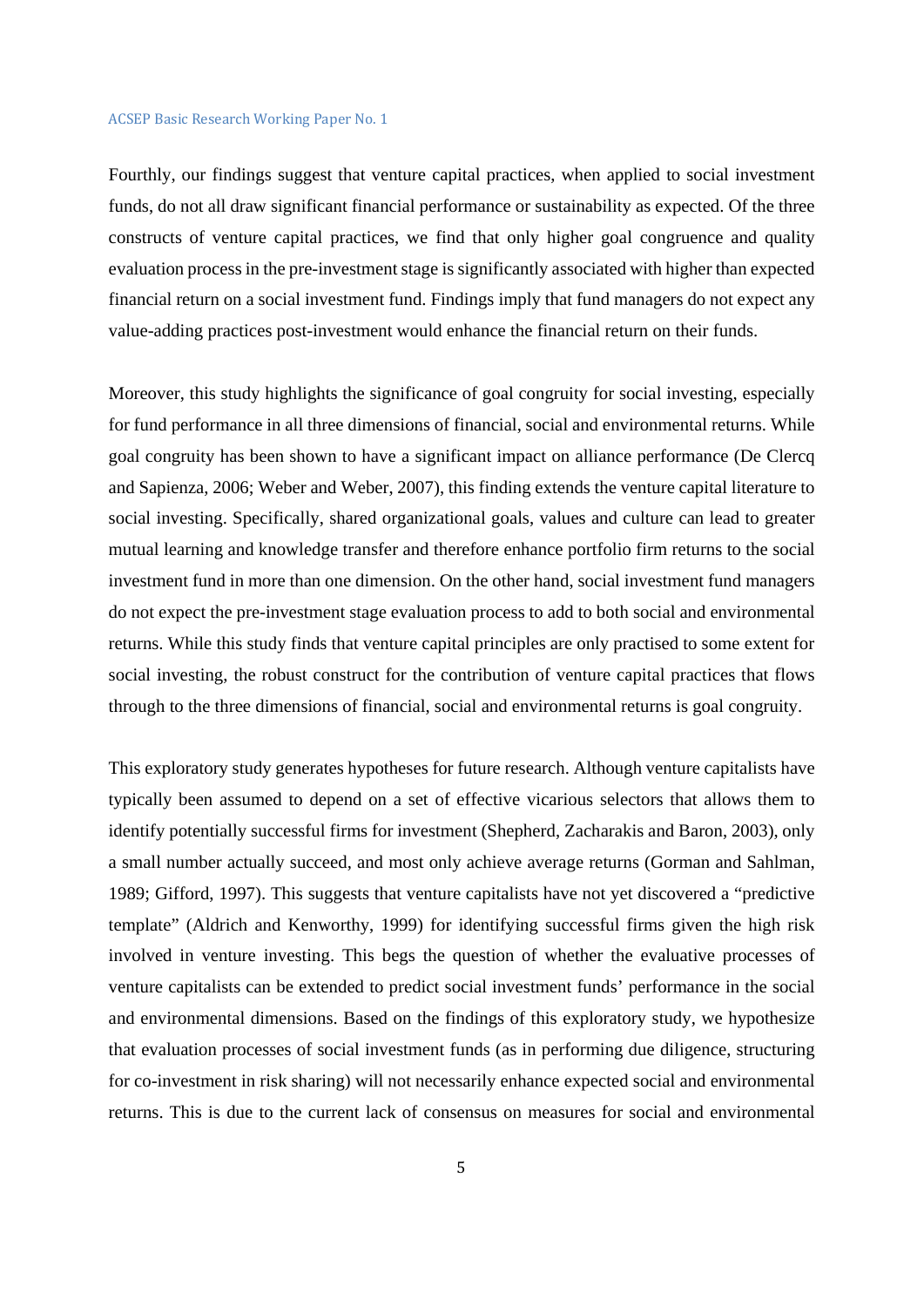returns, and more importantly, the lack of an operational basis and valid data for comparative performance evaluation and attribution across social purpose organizations even within the same "sector". Based on the findings of this exploratory study, we also hypothesize that the typical postinvestment stage value adding activities of a venture capitalist cannot be applied to the same extent in venture philanthropy because social investment fund managers may not have the relevant competence, skills or networking resources to add to all portfolio firms' social or environmental returns. This is because social purpose organizations can be diverse in missions and focus even within the same sector (like microfinance, health and sanitation, housing, disaster relief, youth, senior, advocacy, etc.). Moreover, each social purpose organization tends to be personality driven and idiosyncratic. Faced with a highly segmented labor market for social entrepreneurs, the venture philanthropist's challenge of replacing a social entrepreneur is even more challenging than that for a venture capitalist. Therefore, the effectiveness of a venture philanthropist's value adding services flows beyond goal congruity; it depends on its discipline to adhere to a narrow definition of the target sector which maps directly to the competence and skill sets of its own management team as well as its ability to find reception in entrepreneur-coaching.

In the next section, we develop the hypotheses from a critical reading of relevant literature to evaluate the adoption of venture capital practices by social investment funds. Section 3 discusses the data and the method. Section 4 presents the empirical analysis and main findings. Section 5 concludes with a discussion of the contributions and limitations of this research and suggests directions for future research.

# **2. Theoretical Framework**

# **2.1 Measures of Performance**

As opposed to economic entrepreneurship in the conventional sense, social ventures additionally consider the dimensions of social and environmental value and contribution (Kanter and Summers, 1987). Using the blended value proposition (Emerson, 2003), fund performance is evaluated by measuring financial, social and environmental returns to account for the multidimensional aspects of social investments.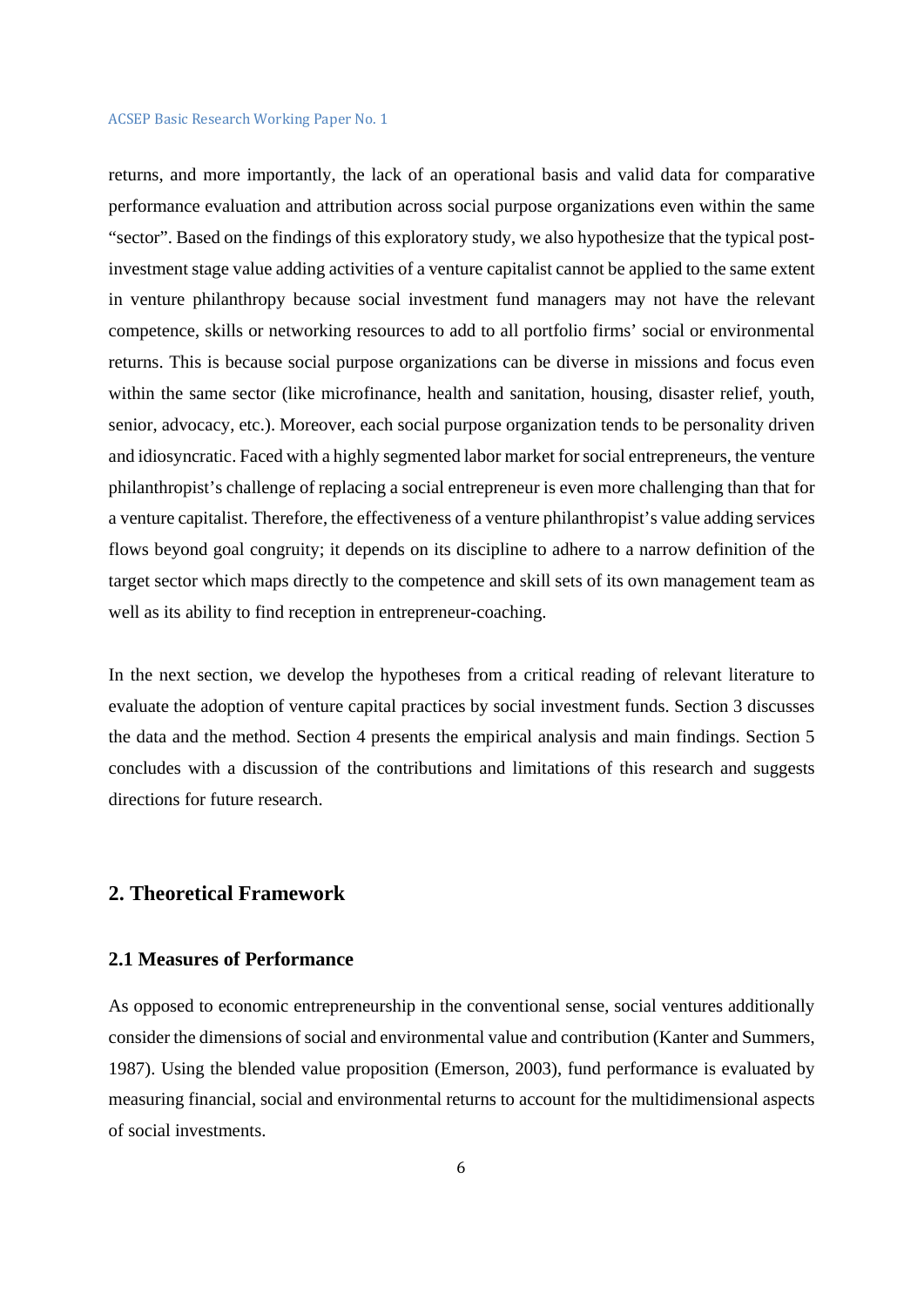However, the challenge is the development of a set of social performance data, which allows for comparative analysis across funds (Kendall and Knapp, 2000; Cunningham and Harris, 2001; Acumen, 2006). Each social sector may have different benchmarks and the yardsticks used in one context might not be applicable to other sectors. Therefore, social investment fund performance measures tend to be context-based and have to be carefully assessed, and more so, if evaluation is done across funds.

In this section, we review the relevant literature on factors that may affect social investment funds' performance, specifically goal congruence, evaluation processes and value-add. Since the venture capital practices have yet to find substantive empirical support in social investing, we will only go so far as to hypothesize their effects on social investment funds' financial return, which is the consensual performance measure for a traditional for-profit business. The exploratory part of this study then evaluates whether venture capital practices apply to the other dimensions of social return and environmental return in the blended value framework.

### **2.2 Goal Congruence and Expected Performance**

The organizational goals of social investment funds and their portfolio firms could differ greatly (Sapienza and Gupta, 1994). Goal congruence refers to the degree to which there is a convergence of goals and values between exchange partners (Nahapiet and Ghoshal, 1998). Increases in goal congruence leads to an increase in the amount and quality of information exchanged (De Clercq and Sapienza, 2006). In addition, prior research has examined the presence and effect of shared goals and values on performance, finding that goal congruence increases the absorptive capacity of firms (Cohen and Levinthal, 1990; Lane and Lubatkin, 1998; Lane, Salk and Lyles, 2001).

When partners share similar goals, they could also be more willing to share their knowledge base. However, if goal congruence is not established, partners are more likely to keep information to themselves for fear of losing perceived advantages (Larsson, Bengtsson, Henriksson and Sparks, 1998). In the same light, other authors have posited that goal conflict between funds and their portfolio firms can result in a diminished willingness to share information (Busenitz, Moesel, Fiet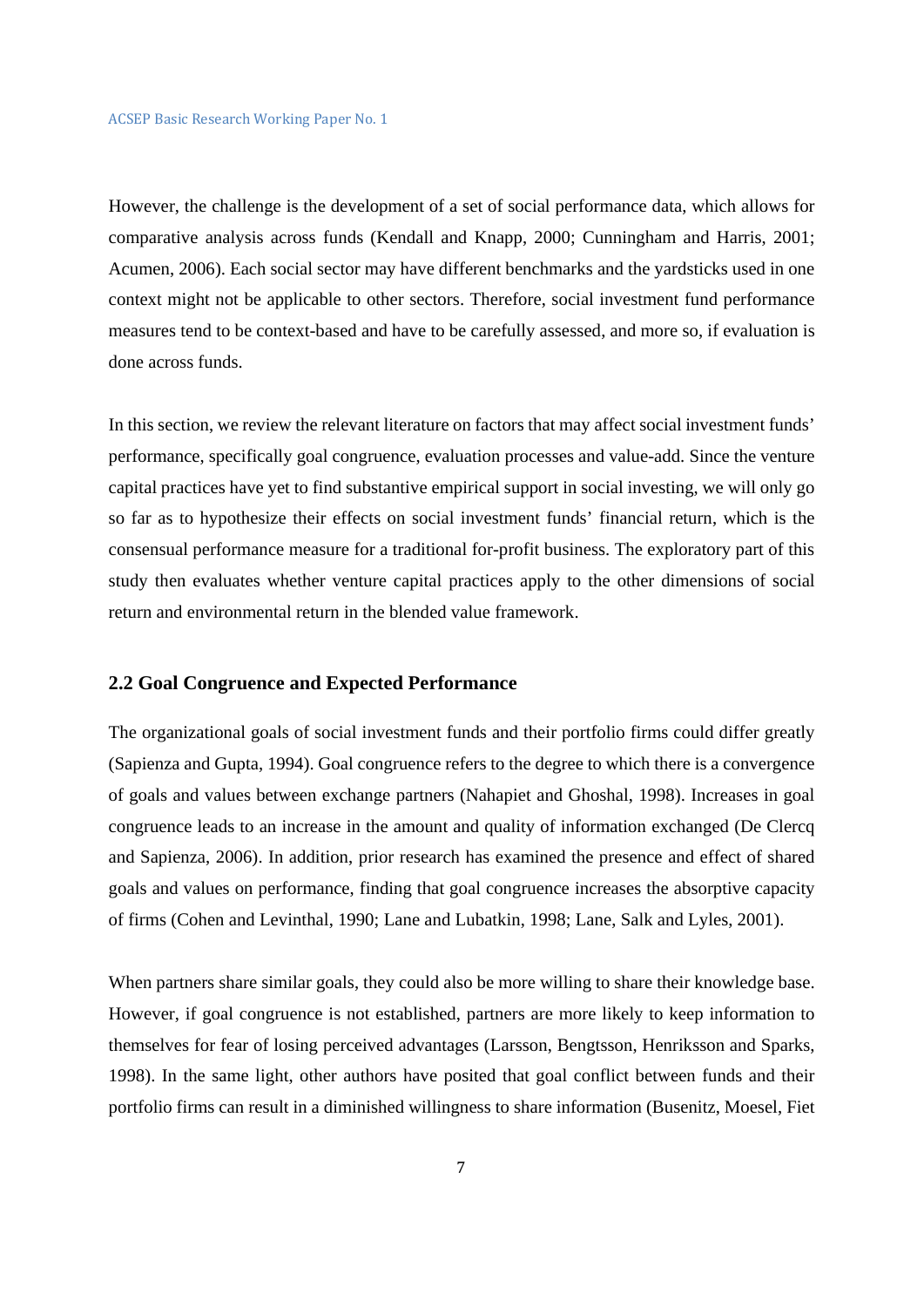and Barney, 1997; Cable and Shane, 1997; Gifford, 1997). Also, it has been found that top management share information more readily when 'mutuality' in goals is recognised and established among partners, thus decreasing unconstructive conflict and allowing for more efficient decision making (Amason and Sapienza, 1997).

**Hypothesis 1.** Higher goal congruence between social investment funds and portfolio firms is associated with higher than expected financial returns.

The following two factors could be seen as two distinct processes within the investment process of social investment funds, specifically the evaluation processes in the pre-investment phase and value-add to social investments in the post-investment phase.

## **2.3 Evaluation Processes and Expected Performance**

Much research has been focused on the processes by which venture capitalists select and monitor potential investments (Macmillan, Siegel and Narasimha, 1985; Macmillan, Zemann and Subbanarasimha, 1987; Brophy and Verga, 1988; Hall and Hofer, 1993; Admati and Pfleiderer, 1994; Hellmann, 2000; Hellmann and Puri, 2002; Baum and Silverman, 2004; Busenitz, Fiet and Moesel, 2004; Dimov and Shepherd, 2005; Florin, 2005; Colombo and Grilli, 2009). These processes have been expressed as a decision process model consisting of five sequential stages: deal origination, screening, evaluation, structuring and post-investment activities (Tyzoon and Bruno, 1984). A six-stage screening process model has also been developed and this finds that venture capitalists focus their attention differentially across these criteria at different stages of their evaluation (Fried and Hisrich, 1994).

The evaluation process is defined as the pre-investment stage, which includes sourcing, screening, evaluation and structuring. This evaluation process is crucial especially under conditions of information asymmetries. The inherent uncertainty associated with new venture investments and entrepreneurship also hinders the development of complete contracts that are able to cover all contingencies (Grossman and Hart, 1986). Venture capitalists spend a significant amount of time on their evaluation process to choose projects (Sahlman, 1988; 1990b) and that only one percent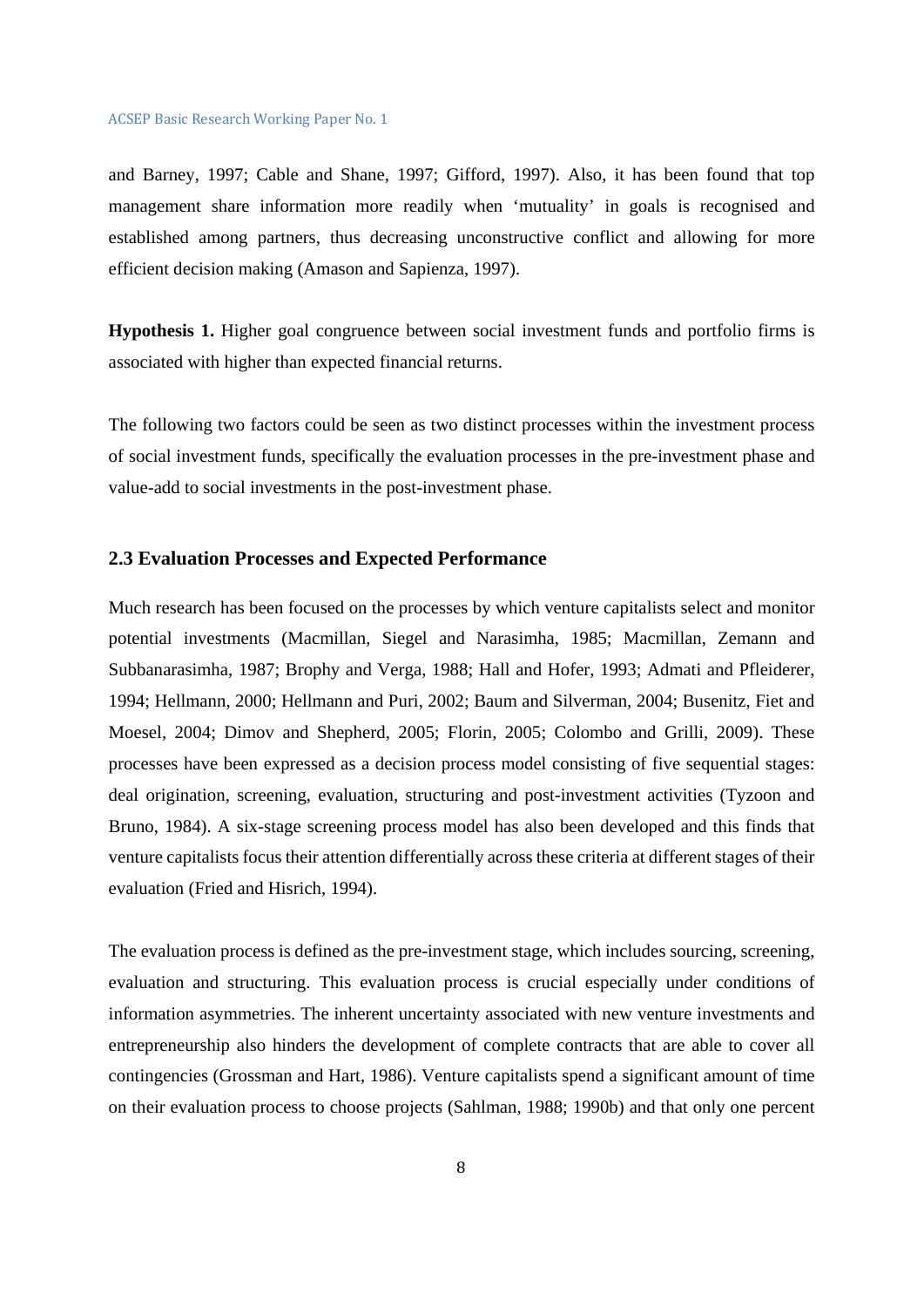of the projects submitted to venture capitalists requesting funding actually obtain financing (Fenn, Liang and Prowse, 1995). This highlights the importance of the evaluation process. High quality evaluation processes could be defined as having many checks and balances and high benchmarks against which potential investments can be measured (Macmillan et al., 1985; Macmillan et al., 1987; Hall and Hofer, 1993; Baum and Silverman, 2004; Franke, Gruber, Harhoff and Henkel, 2008; Van Deventer and Mlambo, 2009). In addition, venture capitalists tend to validate their investments with external sources, (such as their networks) in order to reduce uncertainty (Casamatta and Haritchabalet, 2007). Their expertise in screening and choosing high quality ventures generate signals of the project's true quality (Steier and Greenwood, 1995; Stuart, Hoang and Hybels, 1999; Casamatta and Haritchabalet, 2007) and thus aid them in obtaining their expected returns.

Therefore, we test the following hypothesis on the pre-investment evaluation process when applied to social investment funds:

**Hypothesis 2.** Higher quality evaluation processes by social investment funds is associated with higher than expected financial returns.

# **2.4 Value-add and Expected Performance**

 

Prior research has also touched upon the value-add activities of venture capitalists due to their involvement in their investments (Fried and Hisrich, 1995; Manigart, Waele, Wright, Robbie, Desbrières, Sapienza and Beekman, 2000), the venture capitalists' role in monitoring (Admati and Pfleiderer, 1994; Steier and Greenwood, 1995; Sweeting and Wong, 1997), directly controlling entrepreneurs (Lerner, 1995; Hellmann and Puri, 2002) and providing managerial assistance and advice (Gorman and Sahlman, 1989; Sahlman, 1990a; Bygrave and Timmons, 1992; Gompers and Lerner, 1999; Hellmann and Puri, 2002)**. 1**

<sup>&</sup>lt;sup>1</sup> Casamatta, (2003), Schmidt, (2003) and Repullo and Suarez, (2004) discuss the theoretical importance of this advising role.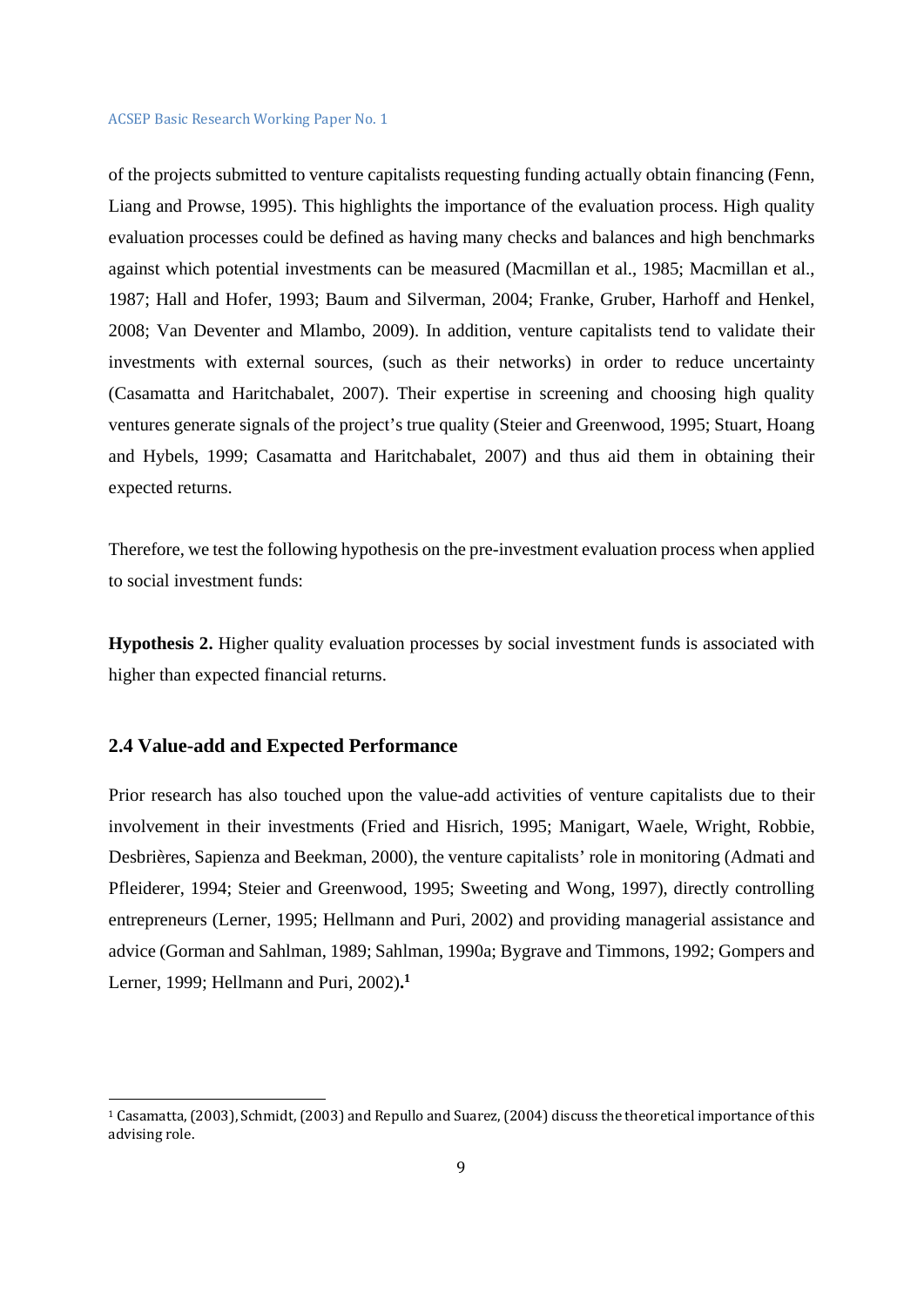Finance theory also argues that venture capitalists must possess relevant expertise, such as superior information, qualified understanding and the ability to make interpretations when investing under conditions of high uncertainty. Venture capitalists also aid in entrepreneurial learning such as by imparting knowledge, spurring and enhancing understanding and creating a sound platform for further learning (Berglund, Hellström and Sjölander, 2007). One of the fundamental sources of value added by investment funds is that funds are well-versed and skilled at providing expertise, sound business judgment and practices (Hellmann, 2000) and at enforcing market discipline on their portfolio firms (Ebrahim and Rangan, 2009a; 2009b). Funds have also been shown to valueadd by facilitating their portfolio firms in obtaining other necessary resources (Megginson and Weiss, 1991; Stuart et al., 1999; Anand and Piskorski, 2008). Literature has shown that venture capitalists are actively involved in their investments beyond merely providing funding, and participate in strategic management issues such as strategic alliances (Huyghebaert and O'Donohoe, 2007).

Venture capitalists have repeated interactions with the firms that they invest in (Gorman and Sahlman, 1989) in order to extract information about the true quality of their investments and in order to exit the investments that prove less promising (Gompers, 1995). Furthermore, research has shown that firms that have received venture capital funding have outperformed comparable firms that did not receive similar funding (Sandberg, 1986; Megginson and Weiss, 1991; European Venture Capital Association, 1998, 2005; Timmons and Spinelli, 1999). In addition, Venture Capital-backed Initial Public Offerings do not suffer from similar long-run underperformance as compared to non Venture Capital-backed Initial Public Offerings (Brophy and Verga, 1988; Brav and Gompers, 1997). Thus, a fund's ability to ensure that the portfolio firm is well managed and provide value added services post-investment would tend to yield superior firm performance. This would in turn achieve higher returns for the investment fund and thus improve fund performance (Jain and Kini, 1995; Hellmann and Puri, 2002).

Again, we test this hypothesis on the post-investment value-adding process when applied to social investment funds: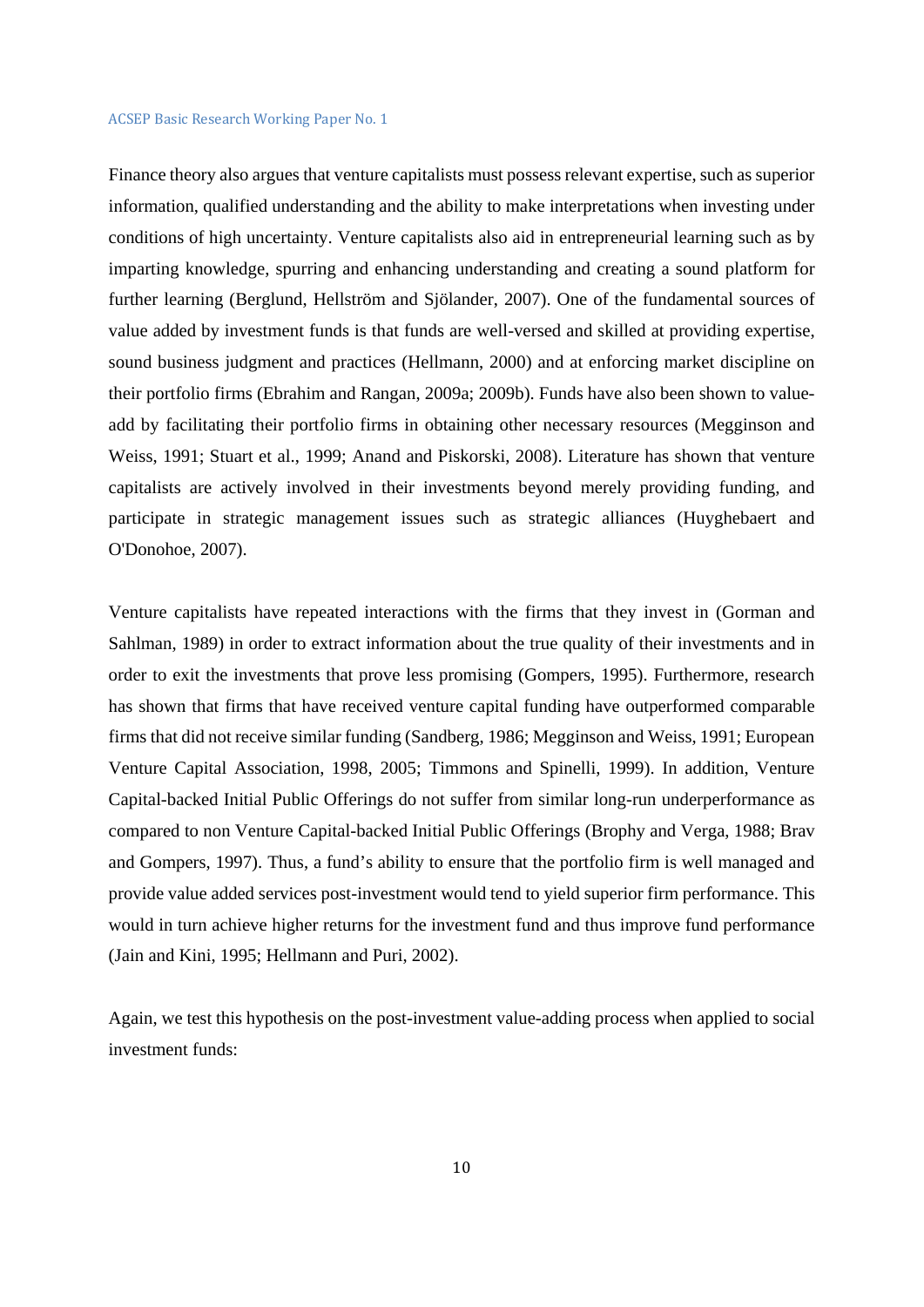**Hypothesis 3.** Higher value-add by social investment funds is associated with higher than expected financial returns.

# **3. Data and Method**

### **3.1 Method**

This study performed both qualitative and quantitative analysis to assess the determinants of social investment funds' expected performance. Exploratory interviews were conducted with various social investment funds to better understand practitioners' views of the industry. The interviews provided necessary insight into the social investment industry and also identified determinants that might affect funds' expected performance. Hence, a survey instrument was designed and pre-tested with a preliminary sample of social investment funds to check for construct validity. Based on the primary data generated from the survey, we conduct a quantitative study of the determinants and their effects on funds' expected performance.

In the absence of objective measures for most of this study's constructs, the latter were operationalized as multi-item scales. When possible, prior research was used to derive the constructs and their respective measurement items.

Several methods were used to ensure validity and reliability. As mentioned above, the survey instrument was pre-tested with fund managers. All statement-style items were measured using a 5-point Likert type scale from 1 (Strongly Disagree) to 5 (Strongly Agree) for both independent and dependent variables. Covariates were tested for using single item measures and a combination of open-ended questions and multi-response questions. Factor analysis with Varimax rotation was used to test for construct validity.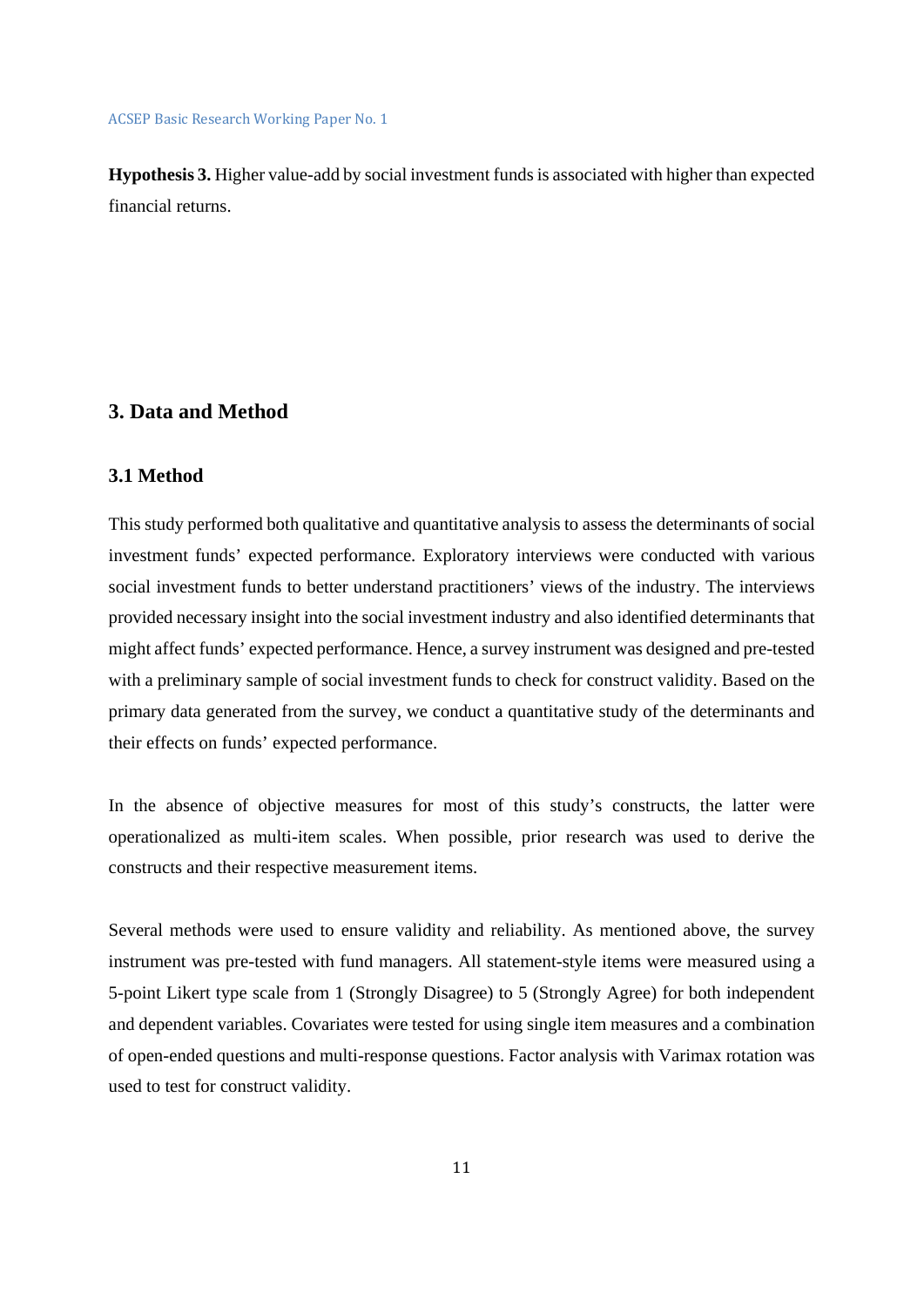We then evaluate the following three models using multivariate regression analysis:

|                      | $\alpha_0 + \alpha_1$ (Goal Congruence) + $\alpha_2$ (Evaluation Process) |
|----------------------|---------------------------------------------------------------------------|
|                      | $+ \alpha_3$ (Expected Value Add)                                         |
|                      | $+ \beta_1$ (Number of Fund Managers)                                     |
| Financial Return     | $+\beta_2 (Ln \text{ Fund Size}) + \beta_3 (Source \text{ of Funds})$     |
| Social Return        | $+\beta_4$ (Fund Life) + $\beta_5$ (Years of Experience)                  |
| Environmental Return | $+ \beta_6$ (Fund Type) + $\beta_7$ (Investee Type)                       |
|                      | $+ \beta_8$ (Required Financial Return) + $\epsilon_i$                    |

# **3.2 Data**

Due to the lack of established scales to measure performance of social investment funds, this study uses the blended value proposition as a guide to assess fund performance (Emerson, 2003). For financial, social and environmental returns, the scales were constructed according to the following dimensions: obtaining significant returns, positive impact and sustainability as well as achieving higher than expected returns.

The independent variables comprise the constructs: goal congruence, evaluation process and value add, as well as the control variables. Goal congruence refers to the degree to which there is a convergence of goals and values between exchange partners (Nahapiet and Ghoshal, 1998; De Clercq and Sapienza, 2006). It is tested along three dimensions, similar objectives, similar values and similar cultures, as modified from Sapienza, (1992) and Tsai and Ghoshal, (1998).

Evaluation processes refers the "scout" function (Baum and Silverman, 2004; Colombo and Grilli, 2009). Venture capitalists are assumed to have developed a set of criteria upon which they make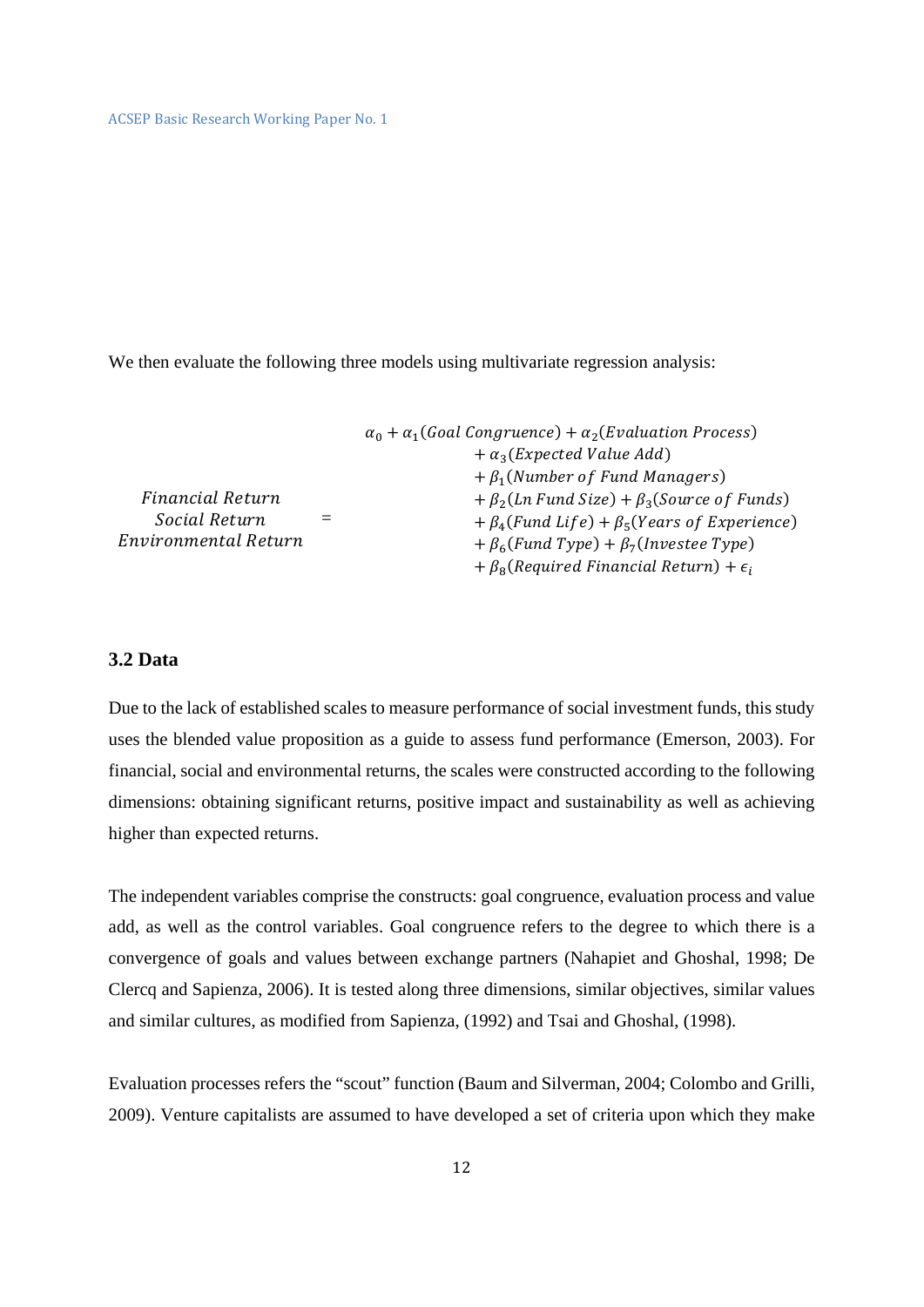their investment decisions (Franke et al., 2008; Payne, Davis, Moore and Bell, 2009; Van Deventer and Mlambo, 2009). Venture capitalists obtain information through their networks regarding possible investments and thus are able to benchmark opportunities against each other (Macmillan et al., 1985; Bygrave, 1987, 1988; Macmillan et al., 1987; Baum and Silverman, 2004; Casamatta and Haritchabalet, 2007). A five-item scale, comprising of developing an execution plan, validation with external sources, having high benchmarks, developing an exit plan and the attention paid to due diligence, is constructed to measure the quality of the evaluation process.

Value-add accrues from the "coach" function of venture capitalists post-investment when they provide additional competencies and resources to their portfolio firms (Baum and Silverman, 2004; Colombo and Grilli, 2009). This is usually done through the fund and its networks that have the relevant expertise. A four-item scale is constructed consisting of size of network, network having diverse and appropriate expertise (de Carvalho, Calomiris and de Matos, 2007), meeting the needs of investees and providing valuable non-financial services to test the value-add of venture capitalists (Berglund et al., 2007).

### **3.3 Control Variables**

Due the variance within the sample, it is necessary to control for various firm-specific factors. Firm-specific characteristics are controlled for fund's human capital (number of fund managers) (Cumming, 2006; Nahata, 2008; Colombo and Grilli, 2009; Zarutskie, 2010) where the human capital is expected to have a positive impact on expected performance. Similarly, fund size (dollar amount) (Casamatta and Haritchabalet, 2007; Colombo and Grilli, 2009) has been found to have an impact on portfolio size and fund investment decisions. This could in turn have an effect on funds' expected performance. Also, fund source (Barnes and Menzies, 2005; Mayer, Schoors and Yafeh, 2005) and fund life (age of fund) (Cumming, 2006) affects the fundraising abilities and reputation of the fund, thus having a potential positive association to fund expected performance.

We next consider the investment-specific control variables. Years of experience (Casamatta and Haritchabalet, 2007) is measured in the number of years the fund has experience investing in similar types of investees, as it is proposed that experience plays a significant role in predicting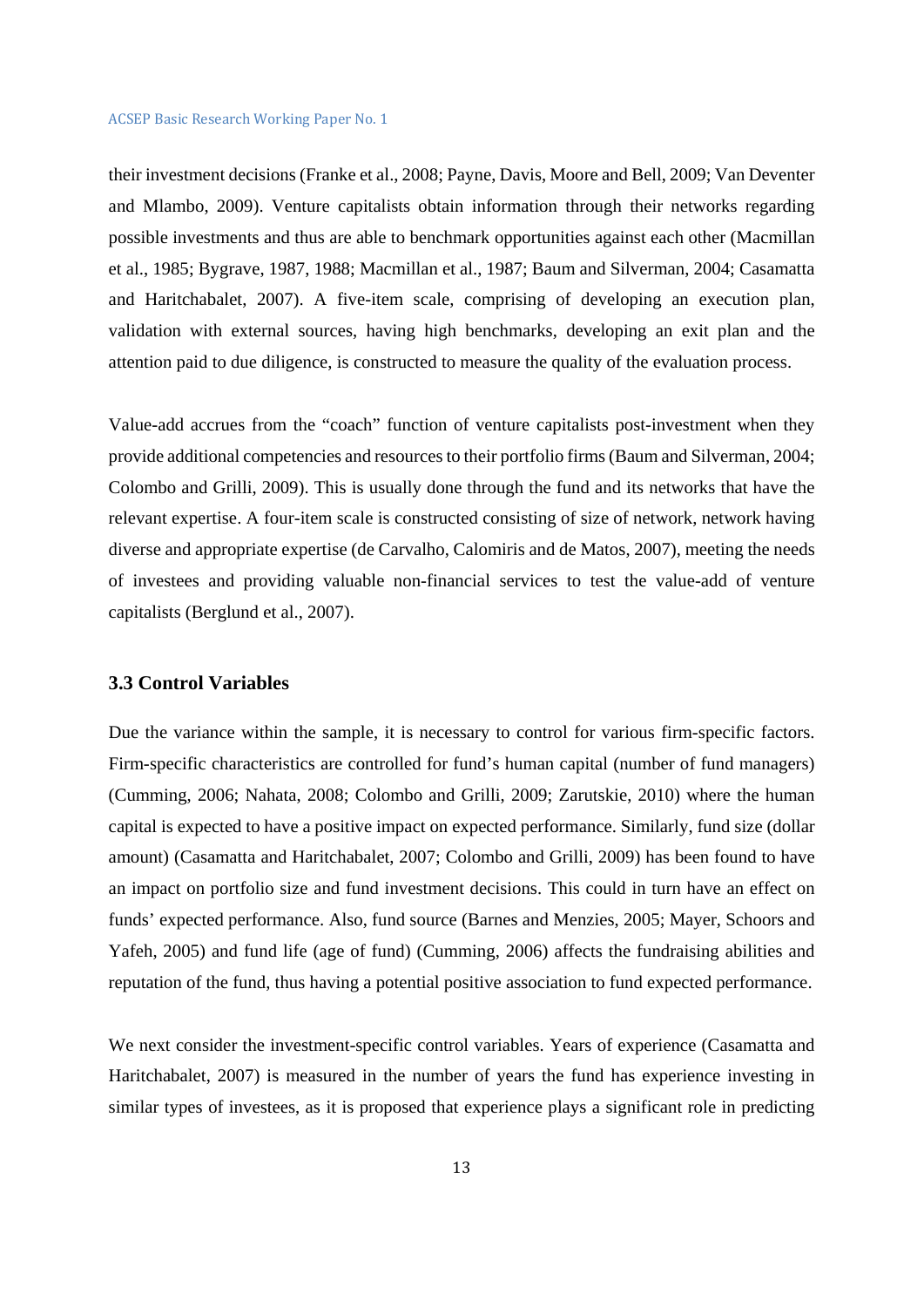performance (Shepherd et al., 2003; Casamatta and Haritchabalet, 2007; Nahata, 2008). Fund type is coded as a dummy variable  $(0 = Social investment funds and 1 = Green funds)$  to capture any differences between these two types of funds. Both types of funds are included in the sample to address the range of investors who might invest in the social sector (Emerson et al., 2004). The funds within this sample could invest in various types of portfolio firms. Therefore, we control for investee type (traditional for profit, social purpose organization and/or social entrepreneur). Lastly, we use the type of financial instrument used to finance portfolio firms as proxy for the fund's required financial return.

### **3.4 Sample**

 

We hand-collected a sample of social investment funds, ranging from foundations with a venture philanthropy arm, venture philanthropy funds, social venture funds and green funds that are operating in various social sectors. The sample funds were identified from European Venture Philanthropy Association's directory, previous surveys (Community Wealth Ventures, 2002; John, 2006; JPA Europe Limited, 2008), as well as InvestorIdeas database of Green Funds.

We draw a purposive sample of 520 funds (120 VP and social venture funds and 400 Green funds) at the time of the survey (December 2009 – January 2010). Social investment funds that are active, highly engaged and well informed about the industry are selected for the survey. The same survey instrument was used for both types of funds, Venture Philanthropy (VP) plus Social Venture Funds and Green Funds. The four-page questionnaire was sent to top management personnel such as CEOs, Managing Directors or Chief Investment Officers. It is expected that these respondents would be actively involved in investment making for their funds. A total of 264 returns (121 VP and Social Venture Funds and 143 Green Funds) were obtained.<sup>2</sup> This indicates a 41 percent response rate (for 50 fund respondents) for VP plus Social Venture Funds and a 14 percent response rate (for 55 fund respondents) for Green Funds. Of the 264 returns received, 105 fund respondents were deemed sufficiently complete. To the best of our knowledge, this is the first

<sup>&</sup>lt;sup>2</sup> There could be more than one return from a particular fund, e.g. from both the CEO and the CIO. However, for the computation of the response rate, this is deemed as one fund response.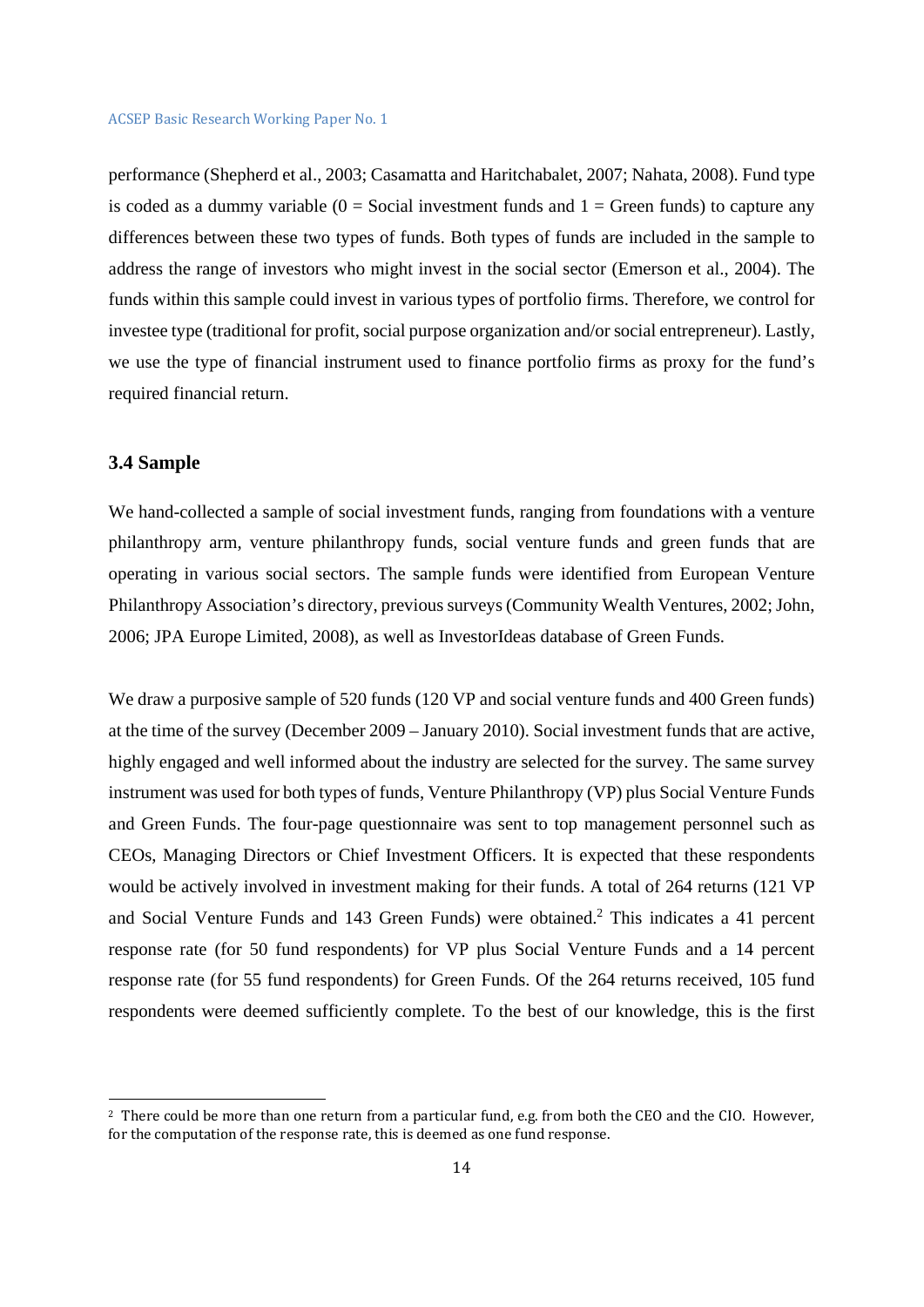study that adopts a quantitative approach in discriminating hypotheses on the determinants for expected performance of social investment funds.

We find no significant non-response bias. This was analyzed by testing for statistically significant differences in responses between respondents and non-respondents for a number of variables (Armstrong and Overton, 1977). The small number of missing values was treated with means replacement in STATA, taking into account idiosyncratic response tendencies. Table 1 tabulates the mean, standard deviation and correlation matrix for the venture capital practice constructs, the blended value constructs and control variables.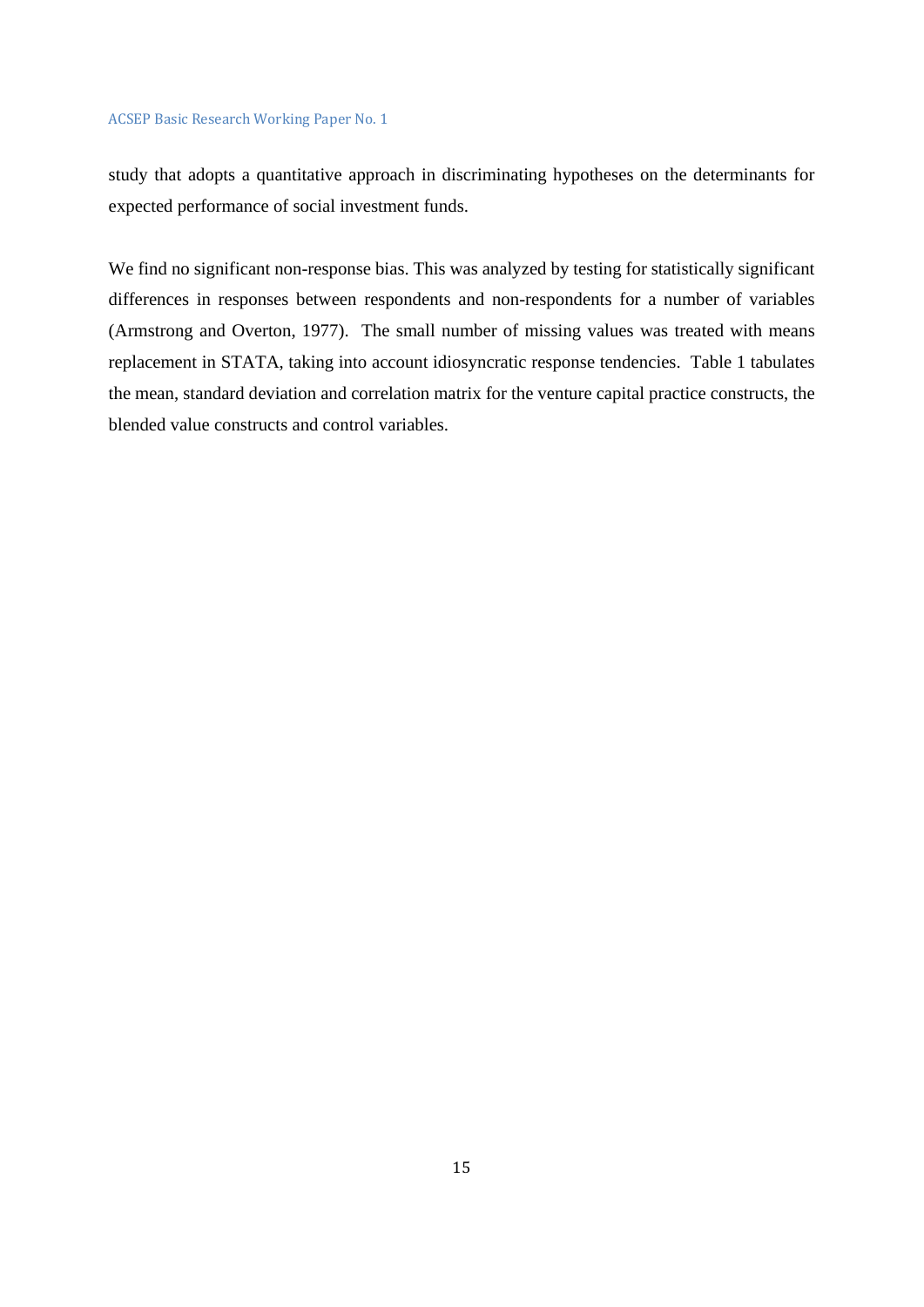### **Table 1 Means, Standard Deviations and Correlations**

The table provides summary statistics for the venture capital constructs, the blended value constructs and control variables. Significance for correlation of the variables at one percent and five percent for a 2-tailed test is denoted by \*\*\* and \*\* respectively.

|                |                                                                                                                                                      | Mean         | S.D.                                |                | $\overline{2}$        | 3                              | $\overline{\mathcal{L}}$ | $\overline{5}$     | 6                                                                                                                             | $\tau$         | 8          | 9    | 10             | 11         | 12 | 13                                                                                                                                                                                                                             | 14 | 15 | 16 |
|----------------|------------------------------------------------------------------------------------------------------------------------------------------------------|--------------|-------------------------------------|----------------|-----------------------|--------------------------------|--------------------------|--------------------|-------------------------------------------------------------------------------------------------------------------------------|----------------|------------|------|----------------|------------|----|--------------------------------------------------------------------------------------------------------------------------------------------------------------------------------------------------------------------------------|----|----|----|
| $\mathbf{1}$   | Goal Congruence                                                                                                                                      | 4.112        | 0.638                               | $\overline{1}$ |                       |                                |                          |                    |                                                                                                                               |                |            |      |                |            |    |                                                                                                                                                                                                                                |    |    |    |
| 2              | Evaluation processes                                                                                                                                 | 4.181        | 0.812                               | $.315***1$     |                       |                                |                          |                    |                                                                                                                               |                |            |      |                |            |    |                                                                                                                                                                                                                                |    |    |    |
| 3              | Value-add                                                                                                                                            | 4.381        | 0.709                               |                | $.358***$ $.347***$ 1 |                                |                          |                    |                                                                                                                               |                |            |      |                |            |    |                                                                                                                                                                                                                                |    |    |    |
| $\overline{4}$ | <b>Financial Return</b>                                                                                                                              | 3.562        | 0.978                               |                |                       | $.276***$ $.258***$ $.225**$ 1 |                          |                    |                                                                                                                               |                |            |      |                |            |    |                                                                                                                                                                                                                                |    |    |    |
| 5              | Social Return                                                                                                                                        | 3.886        | 1.047                               |                |                       | $.236^{**}$ -.019 .061         | $-.154 \quad 1$          |                    |                                                                                                                               |                |            |      |                |            |    |                                                                                                                                                                                                                                |    |    |    |
| 6              | <b>Environmental Return</b>                                                                                                                          | 3.178        | 1.173                               | .180           | $-0.012$ .095         |                                |                          | $.387***$ $.051$ 1 |                                                                                                                               |                |            |      |                |            |    |                                                                                                                                                                                                                                |    |    |    |
| $\tau$         | Number of Fund Managers                                                                                                                              |              | 7.108 11.061 .042                   |                | .130                  | .098                           | .060                     | $-0.089$ .077      |                                                                                                                               | $\overline{1}$ |            |      |                |            |    |                                                                                                                                                                                                                                |    |    |    |
| 8              | Lon Fund Size                                                                                                                                        |              | 7.518 0.943                         | $-.060$ .154   |                       |                                |                          |                    | $-0.038$ $0.337***$ $-0.493***$ $0.210**$ $0.330***$ 1                                                                        |                |            |      |                |            |    |                                                                                                                                                                                                                                |    |    |    |
| 9              | Source of Funds                                                                                                                                      | 0.619        | 0.488                               | .119           | .103                  | .048                           |                          |                    | $.487***$ $-.456***$ $.427***$ $.041$                                                                                         |                | $.509***1$ |      |                |            |    |                                                                                                                                                                                                                                |    |    |    |
| 10             | Fund Life                                                                                                                                            | 9.794        | 10.394 -.048 -.139 -.192 -.025 .146 |                |                       |                                |                          |                    | $-.084$ .115                                                                                                                  |                | .036       | .034 | $\overline{1}$ |            |    |                                                                                                                                                                                                                                |    |    |    |
| 11             | Years of Experience                                                                                                                                  | 10.048 6.661 |                                     | .038           | .014                  | .023                           |                          |                    | $.374***$ $-.027$ $.247**$ $-.086$ $.213**$ $.177$                                                                            |                |            |      | $.036 - 1$     |            |    |                                                                                                                                                                                                                                |    |    |    |
| 12             | Fund Type                                                                                                                                            | 0.524        | 0.502                               | .008           | .048                  | .069                           |                          |                    | .472*** .599** .466*** .102 .626*** .783*** .006                                                                              |                |            |      |                | $.263***1$ |    |                                                                                                                                                                                                                                |    |    |    |
| 13             | Social Entrepreneur                                                                                                                                  | 0.343        | 0.477                               |                |                       |                                |                          |                    | $-0.065$ $-0.025$ $-0.091$ $-0.403***$ $-0.00***$ $-0.276***$ $-0.026$ $-0.478***$ $-0.632***$ $0.060$ $-0.141$ $-0.677***$ 1 |                |            |      |                |            |    |                                                                                                                                                                                                                                |    |    |    |
| 14             | Socially Driven Enterprise                                                                                                                           | 0.438        | 0.499                               | .090           | .004                  |                                |                          |                    |                                                                                                                               |                |            |      |                |            |    | $-0.069$ $-0.247$ $0.502$ $0.580$ $0.580$ $0.580$ $0.580$ $0.580$ $0.580$ $0.580$ $0.580$ $0.580$ $0.580$ $0.580$ $0.580$ $0.580$ $0.580$ $0.580$ $0.580$ $0.580$ $0.580$ $0.580$ $0.580$ $0.580$ $0.580$ $0.580$ $0.580$ $0.$ |    |    |    |
| 15             | <b>Traditional For-Profit</b><br><b>Business</b>                                                                                                     | 0.590        | 0.494                               |                |                       |                                |                          |                    | $-.118$ $-.101$ $-.044$ $.461***$ $-.587***$ $.365***$ $.070$ $.610***$ $.663***$ $-.240**$ $.170$                            |                |            |      |                |            |    | $.718***$ $-.582***$ $-.553***$ 1                                                                                                                                                                                              |    |    |    |
| 16             | Required Financial Return 0.676 0.470 .059 -.084 .013 .448*** -.428*** .425*** .007 .456*** .798*** -.115 .201** .685*** -.572*** -.373*** .707*** 1 |              |                                     |                |                       |                                |                          |                    |                                                                                                                               |                |            |      |                |            |    |                                                                                                                                                                                                                                |    |    |    |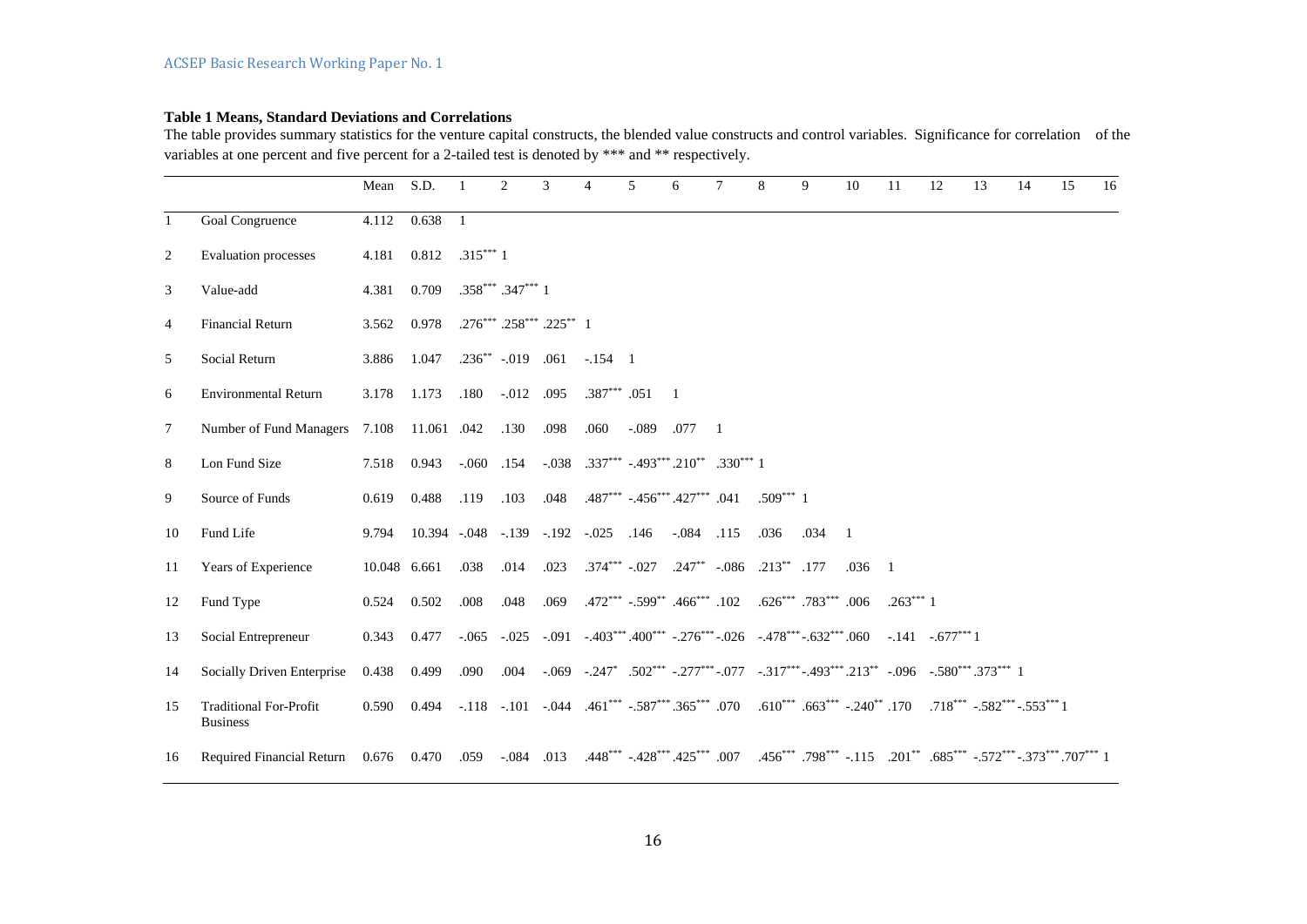### **3.5 Diagnostic and Construct Validation**

Both the dependent and independent variables respectively were factor analyzed. The three dimensions of return – financial, social and environmental return - loaded independently. After factor analysis, the three constructs: goal congruence, evaluation process and value-add, as well as the three dimensions of returns were finalized after checking for internal consistency and convergent validity.<sup>3</sup> Table 2 presents the principal component analysis that gives us four principal components.

### **Table 2: Principal Component Analysis**

 

We use principal component analysis to identify commonalities among the venture capital practice constructs, the blended value constructs and control variables. Four principal components are identified and the factor loading score for each orthogonal solution represents how the variables are weighted for each principal component. Variables that load strongly for each principal component are in bold and denoted by the bracket. The individual proportion of variance accounted by each principal component and the cumulative proportion of variance are displayed at the bottom of the table.

| <b>Variable</b>                             | For-profit<br><b>Investment</b> | <b>Contributions</b><br>from VC<br>practices | <b>Investment</b><br><b>Horizon</b> | <b>Human Capital</b> |  |
|---------------------------------------------|---------------------------------|----------------------------------------------|-------------------------------------|----------------------|--|
|                                             |                                 |                                              |                                     |                      |  |
| Goal Congruence                             | $-0.0037$                       | 0.7470                                       | 0.0237                              | 0.1071               |  |
| <b>Evaluation Processes</b>                 | 0.0524                          | 0.7202                                       | 0.0359                              | $-0.2138$            |  |
| Value-add                                   | 0.0414                          | 0.6533                                       | $-0.2489$                           | $-0.0456$            |  |
| Number of Fund Managers                     | 0.0679                          | 0.0645                                       | 0.1007                              | $-0.8883$            |  |
| Lon Fund Size                               | 0.6826                          | 0.0131                                       | 0.1751                              | $-0.4018$            |  |
| Source of Funds                             | 0.8753                          | 0.1532                                       | 0.0620                              | 0.0205               |  |
| Fund Life                                   | $-0.0769$                       | $-0.0765$                                    | 0.8585                              | $-0.1395$            |  |
| Years of Experience                         | 0.3273                          | 0.1173                                       | 0.4061                              | 0.3978               |  |
| Fund Type                                   | 0.9088                          | 0.0432                                       | 0.0474                              | $-0.0697$            |  |
| Social Entrepreneur                         | $-0.7637$                       | $-0.0983$                                    | 0.0112                              | $-0.0252$            |  |
| Socially Driven Enterprise                  | $-0.6215$                       | 0.1147                                       | 0.3665                              | 0.0972               |  |
| <b>Traditional For-Profit business</b>      | 0.8559                          | $-0.1629$                                    | $-0.2289$                           | $-0.0592$            |  |
| <b>Required Financial Return</b>            | 0.8362                          | 0.0201                                       | $-0.0369$                           | 0.1125               |  |
| <b>Individual Proportion of</b><br>variance | 35.54%                          | 12.34%                                       | 9.81%                               | 8.49%                |  |
| <b>Cumulative Proportion of</b><br>variance | 35.54%                          | 47.88%                                       | 57.69%                              | 66.18%               |  |

Given the loadings in the four principal components, we identify the four principal components to be for-profit investment, contributions from venture capital practices, investment horizon and

<sup>&</sup>lt;sup>3</sup> The Cronbach's alpha of the constructs and the factor loadings of individual items are available from the authors upon request.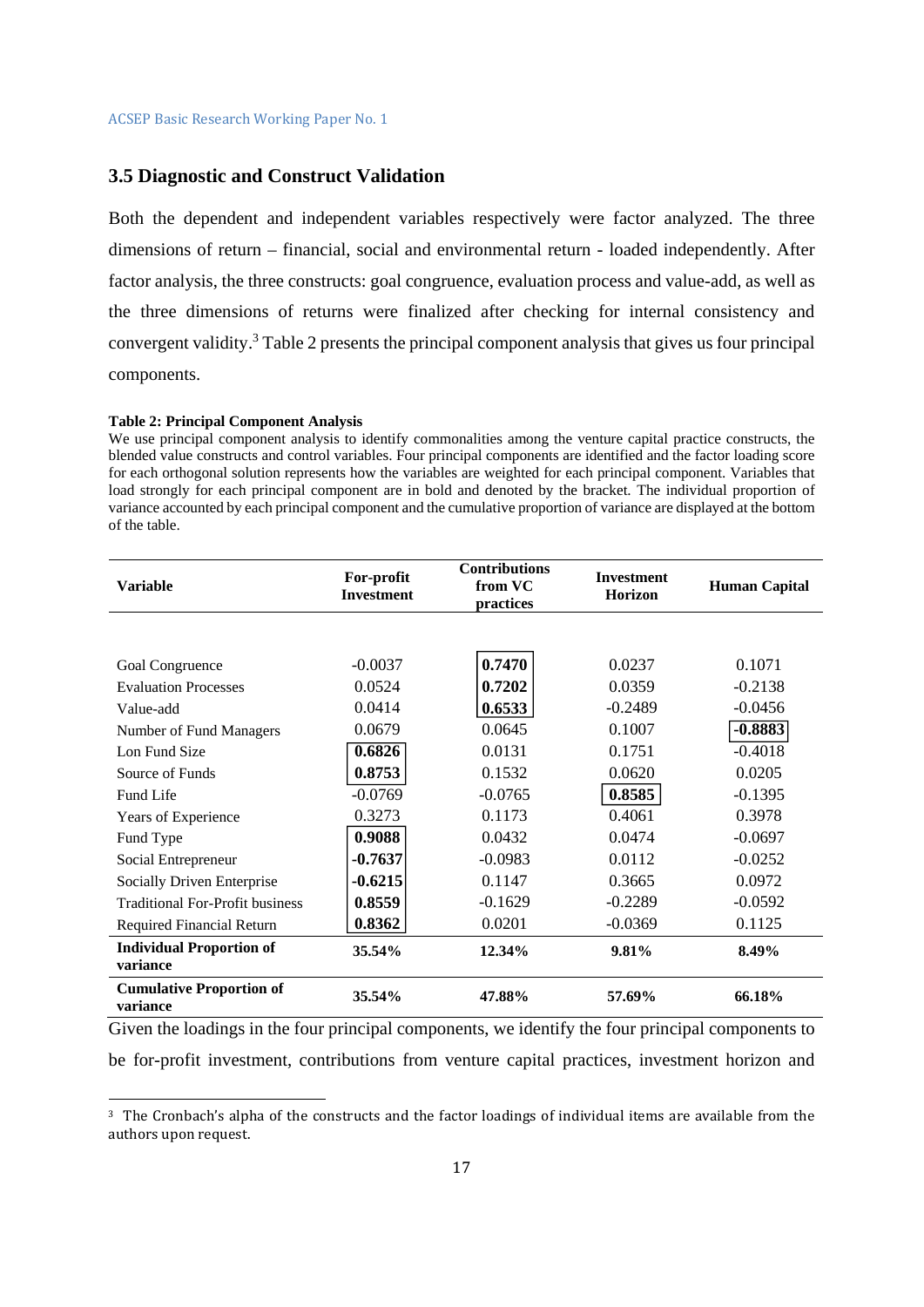human capital capacity. The variables which load together in for-profit investment are lon fund size, fund source, fund type, investee type and required return. Interestingly, the three constructs of venture capital practices along different stages of the investment cycle all load together, making them proxies for each other. Only fund life loads into investment horizon. As well, only one variable, the number of fund managers, loads into human capital.

Data from the 105 fund respondents were used in multivariate regression analysis where the social investment fund's expected performance (in three independent return dimensions) is regressed on goal congruence, evaluation processes and value-add of social investment funds and other control variables. Table 3 summarizes the results and we discuss them in the next section.

# **4. Findings and Discussion**

While we expect the venture capital practices, when applied to venture philanthropy and social investment funds, to predict financial performance but not social and environmental returns, we find interesting departures. Consistent with hypotheses 1 and 2, higher goal congruence and higher quality evaluation processes increases the social investment fund's expected financial return at the five percent significance level. But social investment fund managers do not expect value-adding services to enhance fund financial returns; and we reject hypothesis 3.

On social and environmental returns, we find that venture capital principles which are practised in screening for goal congruence enhance the expected social and environmental returns at the one and five percent significance levels respectively. Goal congruence can be positively associated with enhanced performance due to partners having a common 'dominant logic' where there are similar preferences about information processing and problem solving. Lane and Lubatkin (1998) argue that inter-firm relationships become more effective when similar commercial goals induce a common understanding. In international joint alliance literature, strategic consensus between partners has been shown to have a direct impact on performance (Homburg, Krohmer and Workman Jr, 1999; Boateng and Glaister, 2002). Furthermore, it has been posited that partners' understanding of each other's goals and motives for alliance formation will reduce uncertainty about future behavior (Ariño and De La Torre, 1998). Building on this, goal congruency has been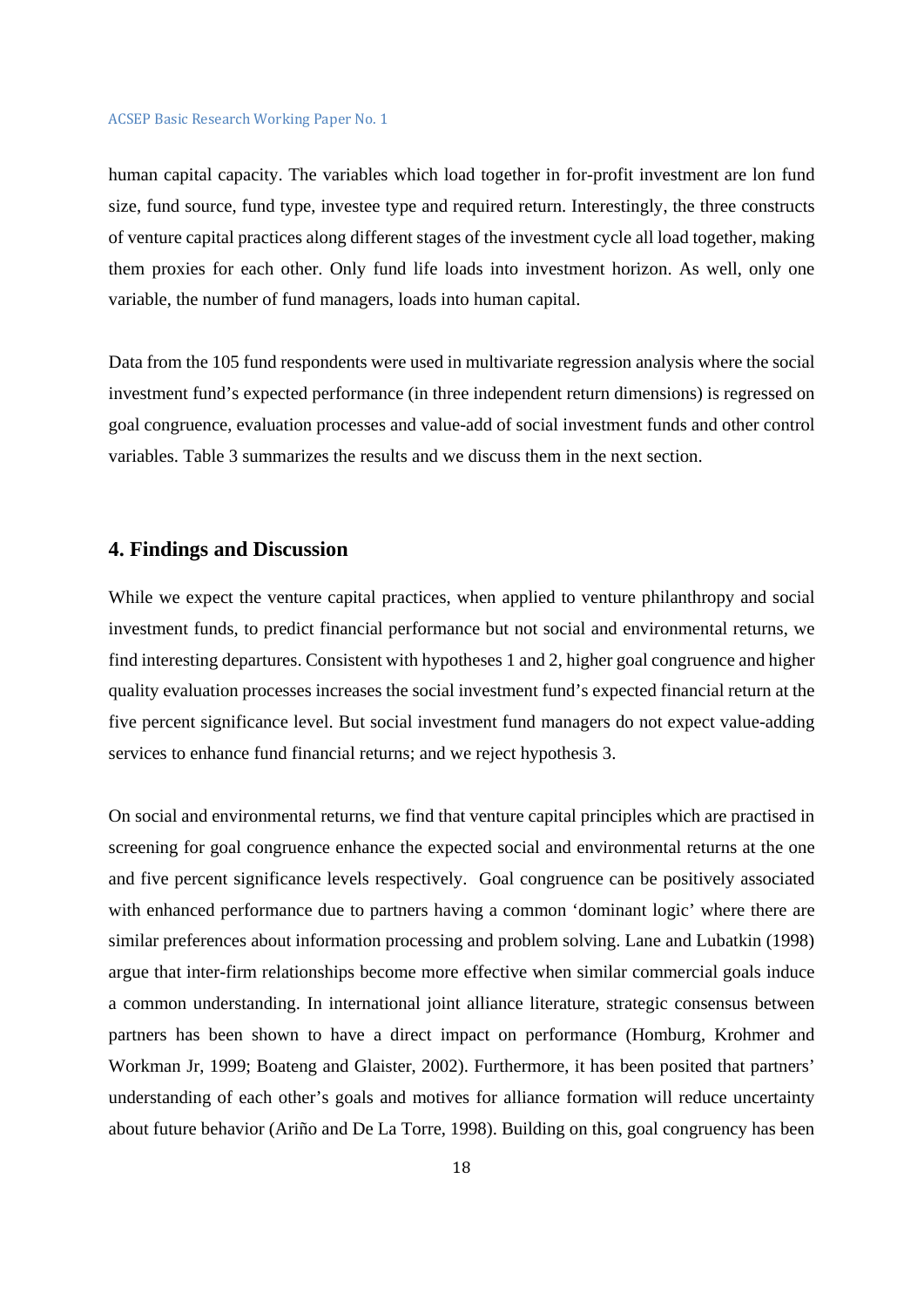found to play a modifying role that lessens internal tensions (March, 1991; Koza and Lewin, 1998) and an initiator to form social trust and influence behavioral control within the alliance (Das and Teng, 2001).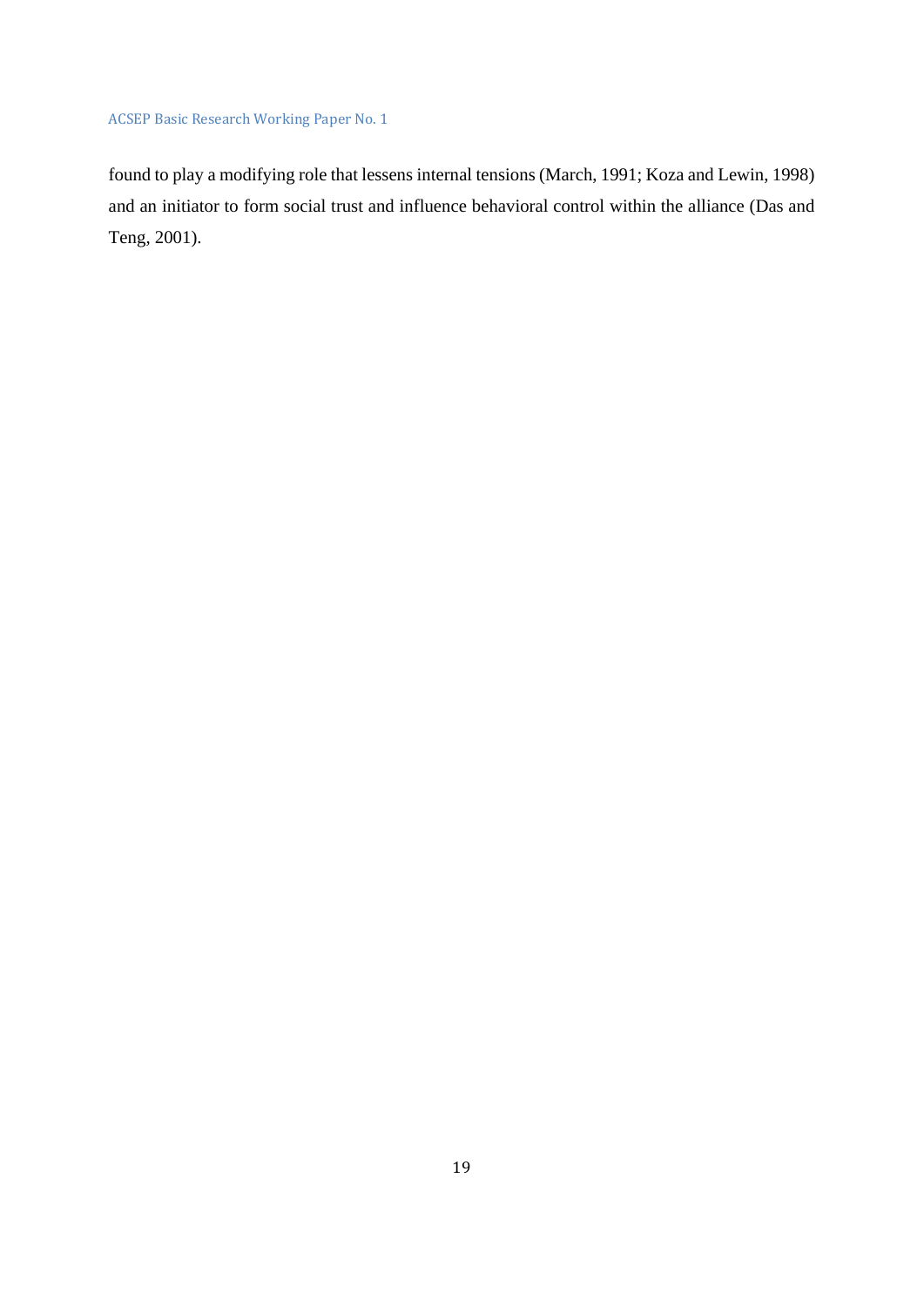## **Table 3 Multivariate Regression Analysis of Social Investment Fund Performance**

The three dimensions of return, that is, financial return, social return and environmental return, are regressed on the venture capital practice constructs and control variables. Robust standard errors, adjusted for heteroskedasticity are displayed in parentheses below the coefficients. Significance at one percent, five percent and ten percent is denoted by \*\*\*, \*\* and \* respectively.

| <b>Variables</b>                       | <b>Financial Return</b> | <b>Social Return</b> | <b>Environmental</b><br><b>Return</b> |  |  |
|----------------------------------------|-------------------------|----------------------|---------------------------------------|--|--|
| Constant                               | 0.228                   | 5.899***             | 3.306**                               |  |  |
|                                        | (0.997)                 | (1.084)              | (1.529)                               |  |  |
| Goal Congruence                        | $0.264**$               | $0.368***$           | $0.313**$                             |  |  |
|                                        | (0.124)                 | (0.122)              | (0.152)                               |  |  |
| <b>Evaluation Processes</b>            | $0.253**$               | $-0.191$             | $-0.138$                              |  |  |
|                                        | (0.116)                 | (0.157)              | (0.150)                               |  |  |
| Value-add                              | 0.158                   | $-0.070$             | $-0.034$                              |  |  |
|                                        | (0.116)                 | (0.117)              | (0.158)                               |  |  |
| Number of Fund Managers                | 0.004                   | 0.006                | $0.018**$                             |  |  |
|                                        | (0.009)                 | (0.010)              | (0.009)                               |  |  |
| Lon Fund Size                          | $-0.034$                | $-0.142***$          | $-0.118$                              |  |  |
|                                        | (0.046)                 | (0.040)              | (0.076)                               |  |  |
| Source of Funds                        | 0.194                   | 0.195                | 0.238                                 |  |  |
|                                        | (0.400)                 | (0.292)              | (0.452)                               |  |  |
| Fund life                              | 0.007                   | 0.007                | $-0.016**$                            |  |  |
|                                        | (0.009)                 | (0.006)              | (0.008)                               |  |  |
| Years of Experience                    | $0.034***$              | $0.026***$           | $0.032**$                             |  |  |
|                                        | (0.010)                 | (0.010)              | (0.013)                               |  |  |
| Fund Type                              | 0.159                   | $-0.629**$           | $1.076***$                            |  |  |
|                                        | (0.359)                 | (0.299)              | (0.394)                               |  |  |
| Social Entrepreneur                    | $-0.093$                | 0.002                | 0.197                                 |  |  |
|                                        | (0.234)                 | (0.181)              | (0.300)                               |  |  |
| Socially Driven Enterprise             | 0.110                   | $0.419**$            | 0.091                                 |  |  |
|                                        | (0.183)                 | (0.180)              | (0.282)                               |  |  |
| <b>Traditional For-Profit Business</b> | $0.599*$                | $-0.247$             | 0.183                                 |  |  |
|                                        | (0.316)                 | (0.276)              | (0.395)                               |  |  |
| <b>Required Financial Return</b>       | 0.113                   | $-0.170$             | 0.224                                 |  |  |
|                                        | (0.326)                 | (0.391)              | (0.465)                               |  |  |
| Number of Respondents                  | 105                     | 105                  | 105                                   |  |  |
| $R^2$                                  | .438                    | .532                 | .344                                  |  |  |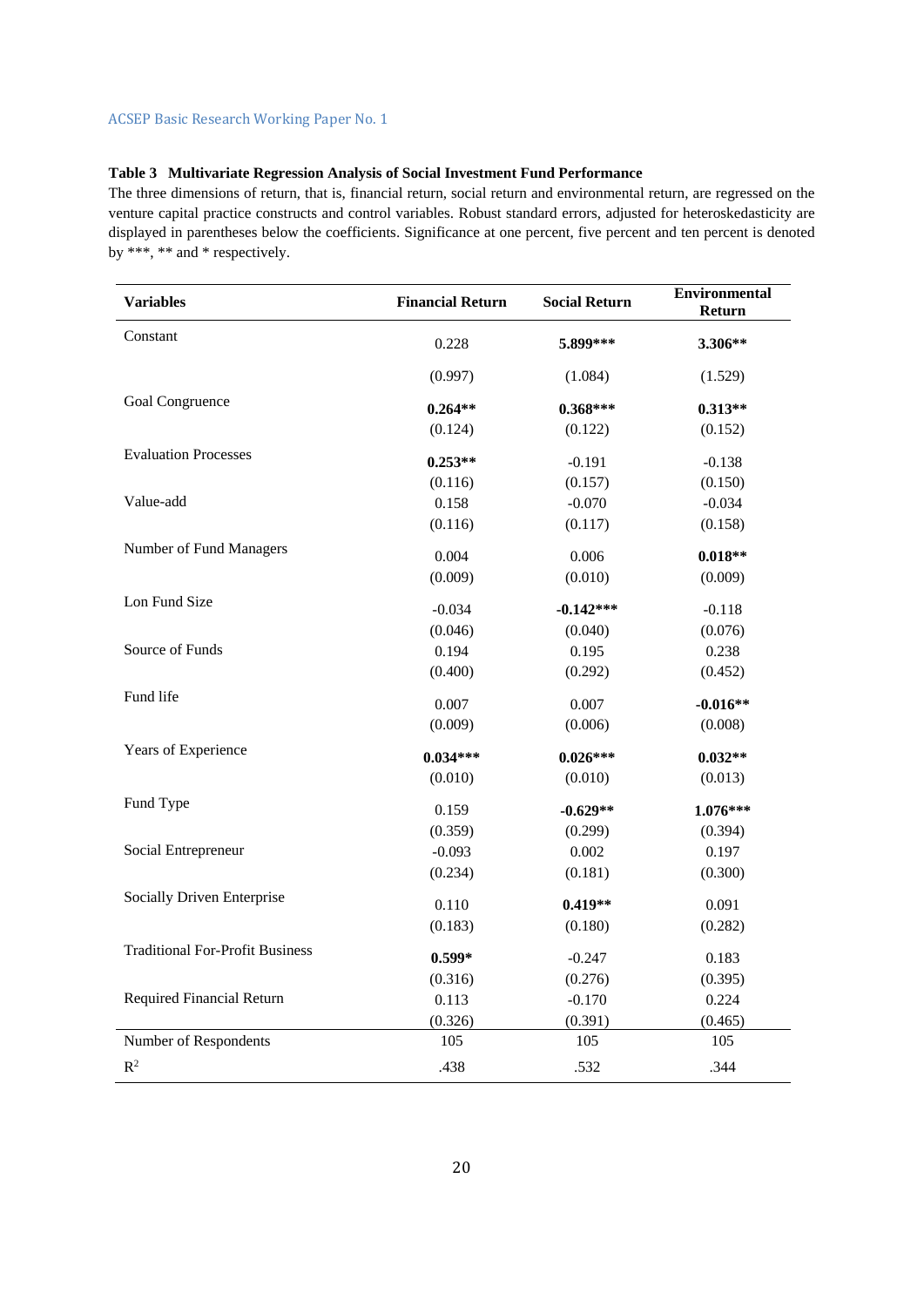Based on our findings, we therefore hypothesize that goal congruence is expected to enhance social investment fund performance, not just financially, but also on the social and environmental dimensions as well. Applying the principle of goal congruence to social investments, we posit that sharing of the same goals, values and culture between the social investment fund and its portfolio firms can lead to greater insight into knowledge transfer and sharing of information and a more efficient and effective functioning of the fund and its portfolio firm. When both parties are focused on similar goals, mutual learning can be more efficiently achieved by wider and deeper (i.e. increased quality) communications which would enhance the portfolio firm's performance (De Clercq and Sapienza, 2006). Mutual understanding between the fund and its portfolio firms will result in fewer internal tensions. Being aligned towards congruent strategic motives should help partners to realize that they are working towards the same goal and reinforce the need for mutual commitment and interdependence for enhanced performance (Pak, Ra and Park, 2009). This interdependence (Zajac and Olsen, 1993) and having interdependent business networks is likely to lead to further mutual dependence, commitment, value creation and thus enhanced performance (Holm, Eriksson and Johanson, 1999).

Although the investment cycle has many distinct stages, each is related to the other and potentially affects the decisions made at each stage of the cycle. Prior research has also confirmed this relation in that the efficiency of the evaluation process impact upon the effectiveness of the value-add activities that occur after investment (Steier and Greenwood, 1995; Baum and Silverman, 2004; Casamatta and Haritchabalet, 2007). This interdependency is consonant with our principal component analysis that finds goal congruence, evaluation processes and value-add practices to load together into the second most dominant principal component, which we name as contributions from venture capital practices.

Apart from this, pre-investment due diligence activities and post-investment value-adding activities do not appear to matter for social and environmental returns. We postulate that a lack of measures and a common language among practitioners hinders the assessment of social returns. This also results in a lack of consensus within the industry regarding how a firm's social return can and should be assessed (Ebrahim and Rangan, 2009b). This is further accentuated by the industry diversity where social purpose organizations could be working in different segments (e.g.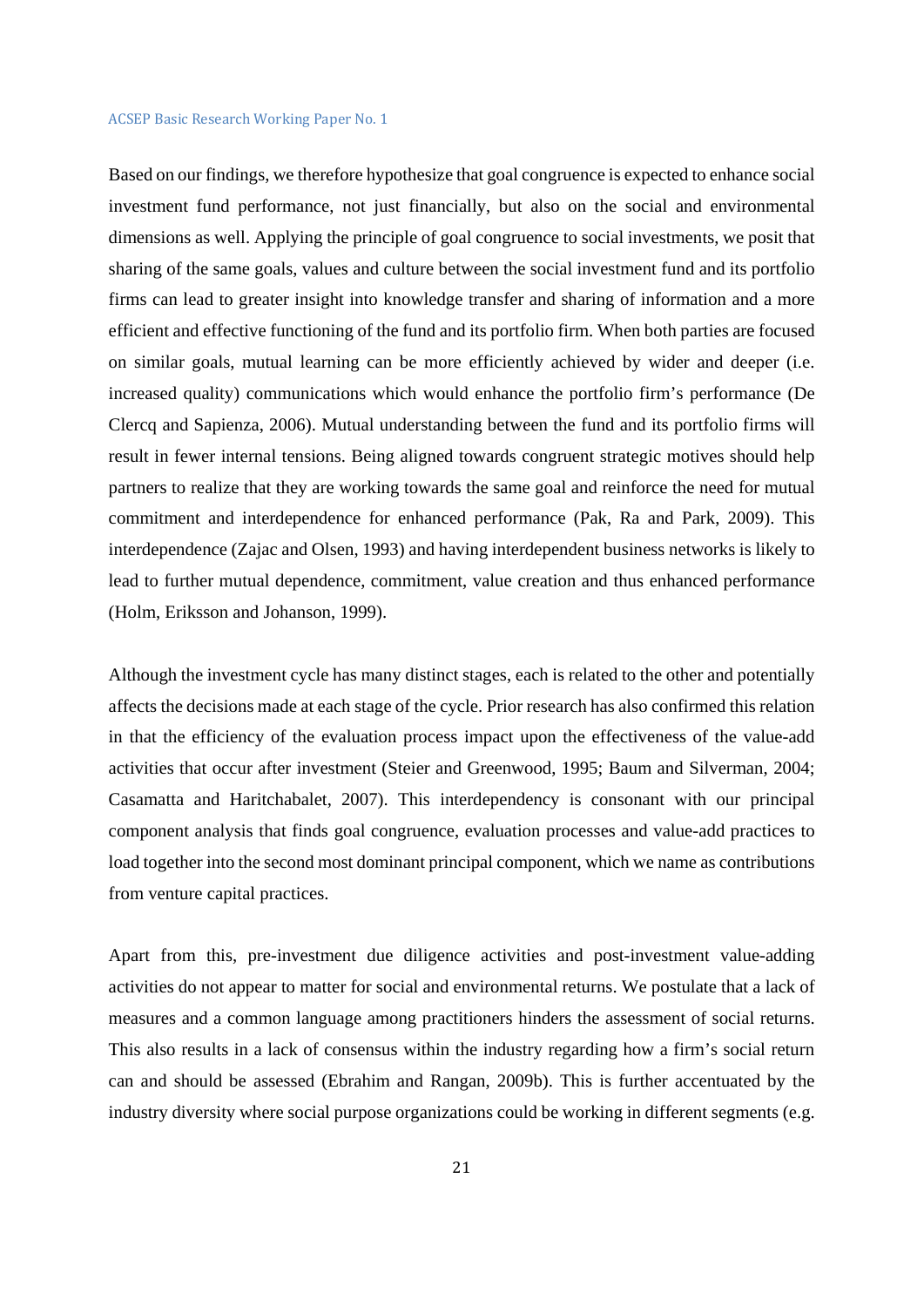ex-offenders versus youth-at-risk) or at different stages (e.g. prevention and/or cure). Evaluation criteria might need to be extensively modified to fit the contexts of social investments (Scarlata and Alemany, 2009). Thus, higher quality evaluation processes could result in dissipative, unproductive or even counter-productive due diligence work.

Nonetheless, we infer that venture capital principles are practised, not to the full extent, but in part, by social investment funds in their investing in social purpose organizations. Our postulates open up discussions for future research.

For similar reasons, setting up higher quality evaluation processes for the relatively young green industry may result in rejecting an innovative project for lack of appropriate benchmarks and does not necessarily result in identifying greener projects and hence generating higher expected environmental returns. Taking the diverse types of green technology available across industries (e.g. depending on which stage of environmental savings a company is targeting i.e. reduce, reuse and/or recycle), geographic location and country policies, each sector would need to design its own comparative benchmarks to guide investments. Yet, despite the lack of such assessment tools, there are nevertheless certain indicators such as carbon savings that have been recognized by many organizations. Carbon savings could serve as a viable indicator and a common baseline by which basic comparative analysis could be done. However, the choice of measures and how environmental returns are assessed is still very much dependent on the funds' choice and perceptions. That we find no systemic association of evaluation processes with expected environmental returns at this developmental or early stage of the green industry does not necessarily imply that the venture capital practices will not enhance environmental returns when the industry is more mature.

Again, our findings lead us to hypothesize that at this early stage of development of the venture philanthropy sector, the value adding activities of a social investment fund can have no systemic association with the fund's expected social and environmental returns. Literature documents that a fund's networks might not have a significant impact on the value-add dimension of a fund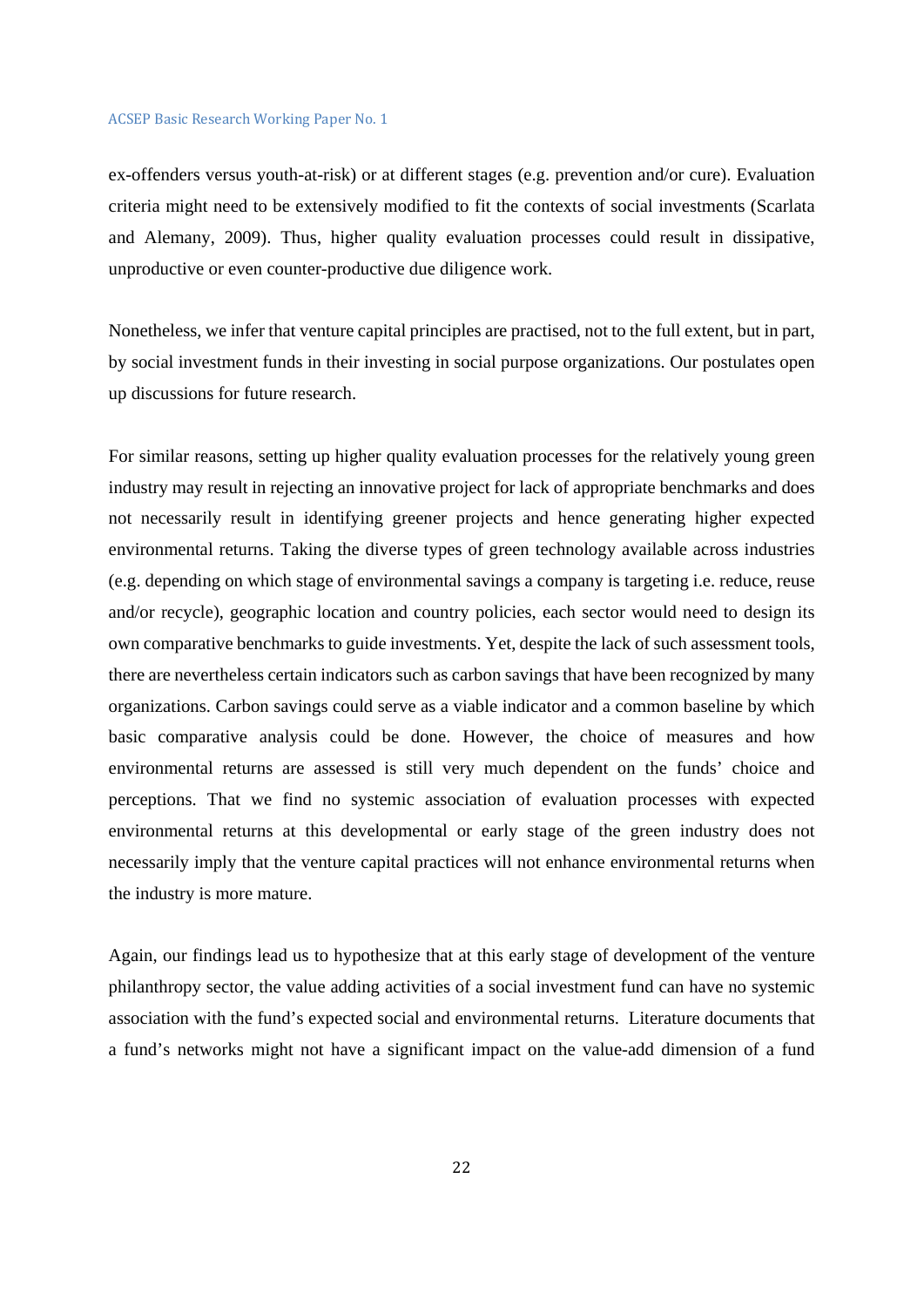(Sapienza, Manigart and Vermeir, 1996; Huyghebaert and O'Donohoe, 2007).<sup>4</sup> In our interviews, some social investment fund managers have mentioned that working and contributing to the social sector is not as straightforward as their experiences in the private sector. Some would even go as far as to propose that for some portfolio firms, the best thing a fund could do to help is to provide funding and assistance when needed, instead of trying to interfere directly with the management of the social purpose organization. Thus, in the case of social and green investments, it could be that funds do not play a significant role in value adding to their portfolio firms other than providing funding.

We posit that for particular social and environmental sectors which are in the developmental or early stage of the industry life cycle, networks (Bygrave, 1988; Greve, 1995) and industry-specific expertise (Colombo and Grilli, 2009; Zarutskie, 2010) that could create a significant impact on performance are not yet established. For example, it took one of the interviewees 15 years to establish an extensive network through which to provide significant value-add to its portfolio firms. Adding on to this point of view, we argue that the establishment of networks, and more importantly, industry-specific expertise might require more than time and experience, as it also hinges on the fund's portfolio strategy.

That the value-adding activities of a social investment fund do not matter to social and environmental returns now does not imply that social investment funds do not add value to their portfolio firms. Instead, our findings could suggest that the effect of such value-add may not yet be apparent. This could also be due to the nature of the industry, as social returns measurement appears to be more subjective and social returns tend to require a longer term to recognize and achieve. This could be seen from the fact that investment periods (5-7 years) are typically longer than traditional venture capital investments (3-5 years) (Venture Philanthropy Partners and Community Wealth Ventures, 2004; John, 2006; Martin and John, 2006). Thus, at the point in time of this study, the impact of value-add on expected performance may not have been realized.

<sup>&</sup>lt;sup>4</sup> In an earlier study, Sapienza and Timmons (1989) document show that among a venture capitalist's nonfinancial services, networking capabilities are rated the highest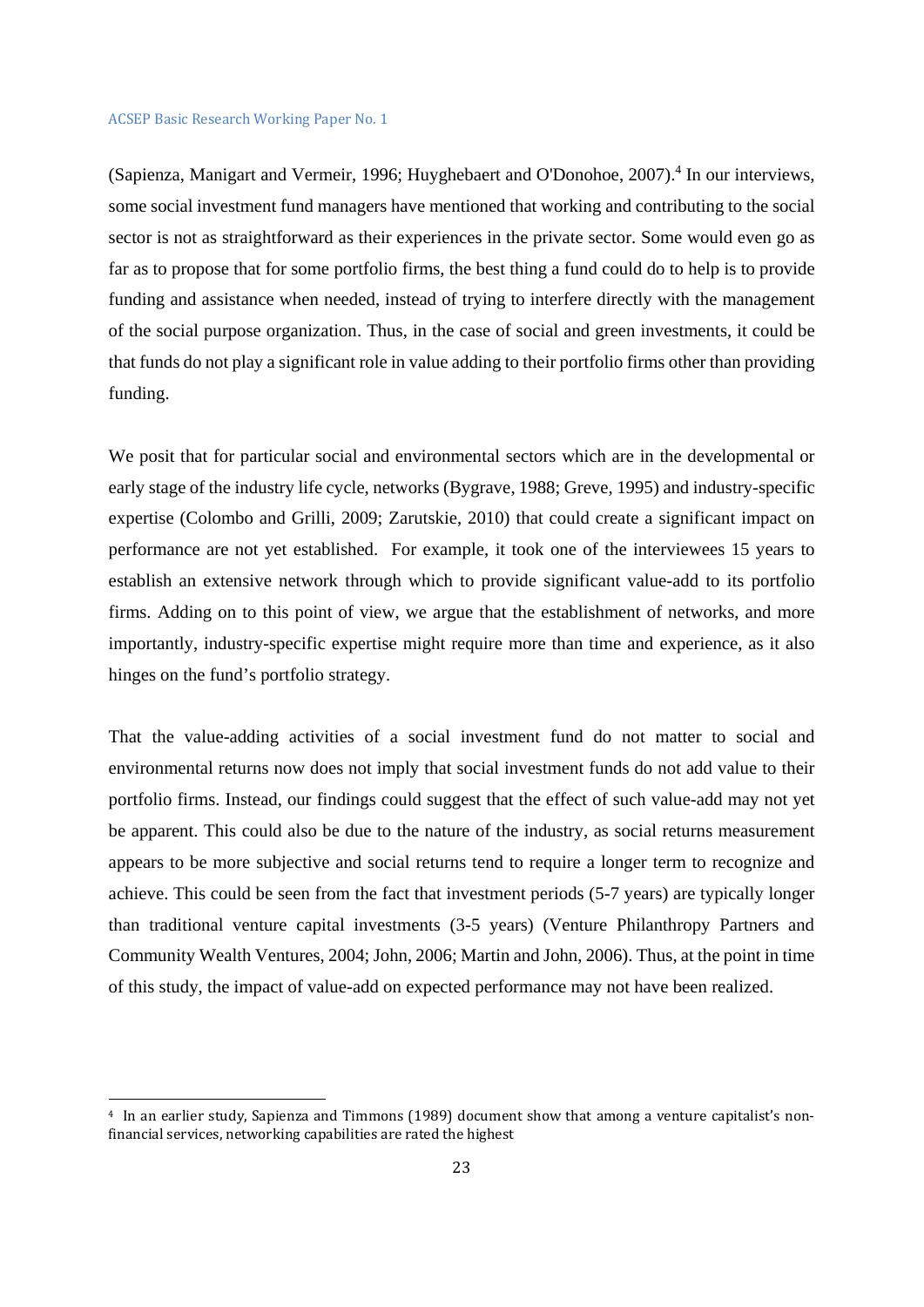For funds that are operating in the more developed social or environmental sectors, we document another challenge to their value adding activities. Social investment funds can be diversified across geographic regions and/or industries (John, 2006; Ebrahim and Rangan, 2009a). A balance between diversification and specialization would depend on individual fund's experience, context and objectives (Campbell, 1990; Gupta and Sapienza, 1992; Cressy, Munari and Malipiero, 2007; April, 2009; Patzelt, zu Knyphausen-Aufsefl and Fischer, 2009) and would result in varying degrees of performance. Based on our exploratory interviews social investment fund managers, we posit that the specialization or diversification of investments has an effect on a social investment fund's capabilities to value-add effectively to their portfolio firms. Due to the more nuanced nature of the social sector, specialization in a particular industry might be a more viable option in order for funds to provide valuable non-financial services to their portfolio firms. Previous research also posits that specialization is useful for controlling portfolio risk, gaining access to networks, information and deal flow from other venture investors (Bygrave, 1987; 1988; Norton and Tenenbaum, 1993). Also, venture capital's specialized activities leads to valuable learning curve effects and thus more industry-specific expertise (Sahlman, 1990b). This thus leads to the funds being better able to understand the needs of their portfolio firms and use their resources and capabilities to value-add to them. Future research can refine the tests by controlling for the degree of diversification of social investment fund portfolios.

Table 4 summarizes the predicted and actual relation between goal congruence, evaluation processes and value-add activities of a social investment fund and its expected performance in a blended value framework.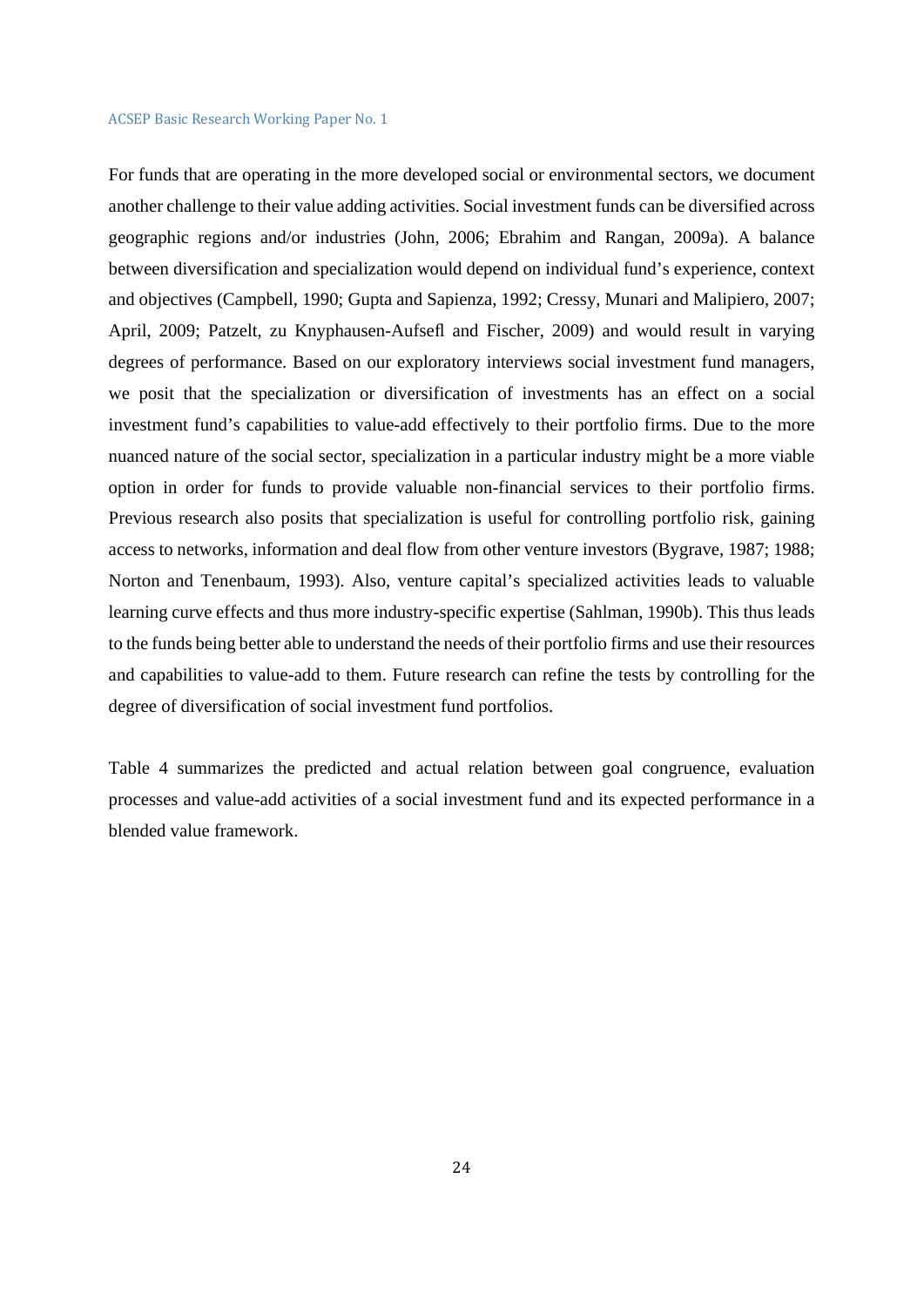#### **Table 4 Summary of Hypotheses and Test Results**

The table presents the predicted and actual relation between the venture capital practices (i.e. goal congruence, evaluation processes and value-add) and the three independent return dimensions of social investments (i.e. financial return, social return and environmental return). The relation are designated as  $(+/0)$ , + if the relation is positive, - if the relation is negative and 0 if there is no relation. The predictions for social return and environmental return are not applicable as no predictions are made in this study.

| <b>Variables</b>        | <b>Financial Return</b> |                  | <b>Social Return</b>     |                  | <b>Environmental Return</b> |                  |  |  |
|-------------------------|-------------------------|------------------|--------------------------|------------------|-----------------------------|------------------|--|--|
|                         | Predicted               | Actual           | Predicted                | Actual           | Predicted                   | Actual           |  |  |
| Goal<br>Congruence      | $^{+}$                  | $^{+}$           | Not<br>Applicable        | $^{+}$           | <b>Not</b><br>Applicable    | $^{+}$           |  |  |
| Evaluation<br>processes | $^{+}$                  | $^{+}$           | <b>Not</b><br>Applicable | $\boldsymbol{0}$ | <b>Not</b><br>Applicable    | $\boldsymbol{0}$ |  |  |
| Value-add               | $^{+}$                  | $\boldsymbol{0}$ | <b>Not</b><br>Applicable | $\boldsymbol{0}$ | <b>Not</b><br>Applicable    | $\boldsymbol{0}$ |  |  |

# **5. Conclusion**

A new trend of structuring social investments has emerged where funding is characterized as an investment as opposed to the more familiar notion of charitable grants. Within the social investment field, attention is now being placed on the performance of extensive due diligence (similar to that undertaken by venture capitalists) and on active monitoring and engagement with portfolio firms. This study adopts a quantitative method to test the effects of goal congruence, evaluation processes and value-add of social investment funds on funds' expected performance.

Our analysis suggests that the long investment horizon of social investment funds, in contrast to the relatively short investment horizon of the green funds, can explain their expected returns. Central to this study, contributions from venture capital practices indeed matter to social investment fund returns in a blended value framework. However, some differences in practices emerge when venture capital principles are applied to social investment funds.

Firstly, the extended engagement by social investment funds has no significant role to play in the social purpose organization's performance in the near term. Contrary to the conventional venture capitalist practice of adding value to the portfolio firm in the post investment phase, we find that,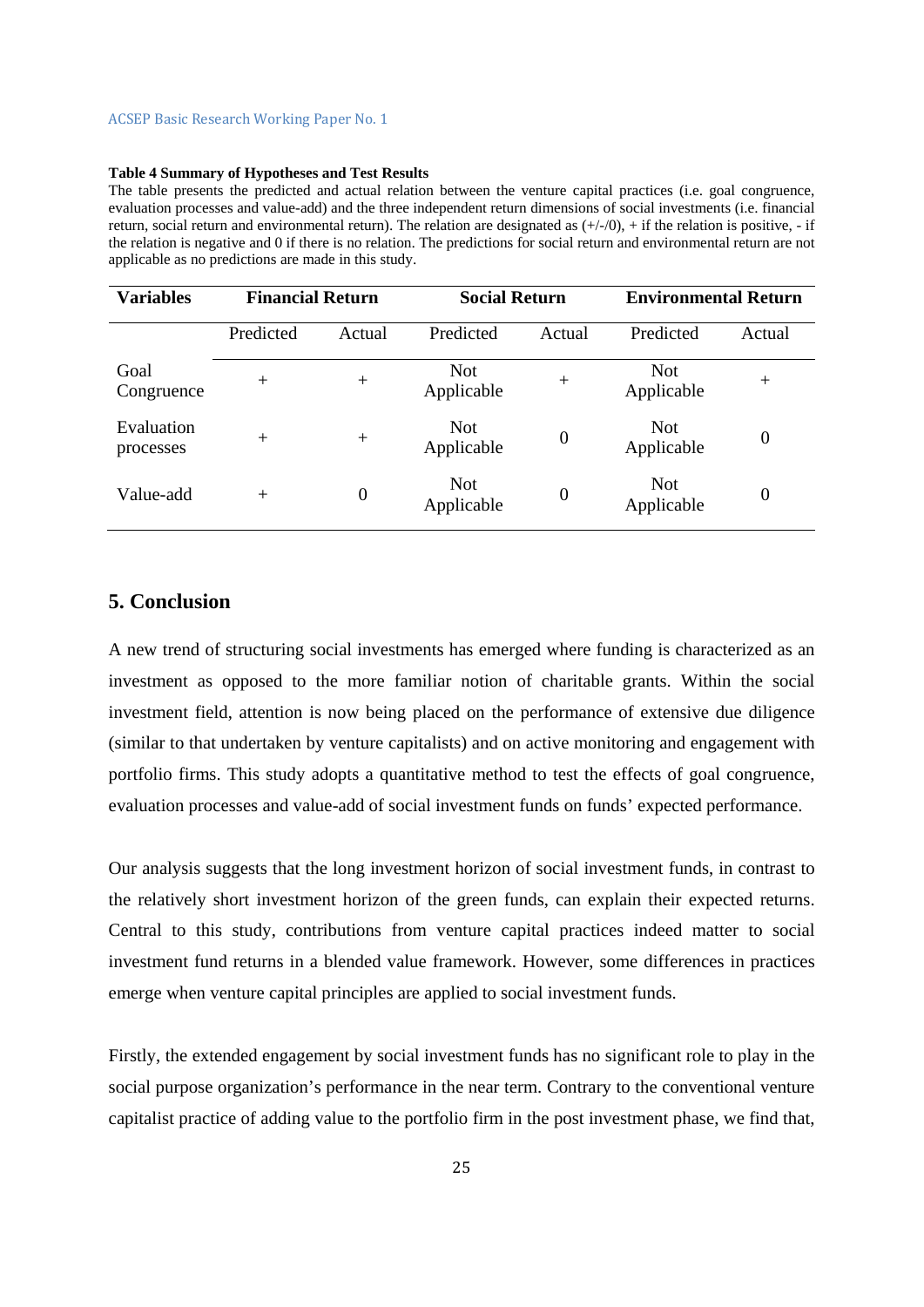for social purpose organizations, a social investment fund's value-add services do not determine their expected returns, whether they are financial, social or environmental. On the other hand, preinvestment activities like deal screening and evaluation are practised to some extent with impact on expected returns. Specifically, goal congruence, which is being evaluated on in the deal screening phase, is found to positively and significantly influence all three returns: financial, social and environmental returns. In the deal evaluation phase, evaluation processes in due diligence are associated with higher than expected financial returns only. Due diligence activities have no significant impact on expected social or environmental returns.

Based on the findings of this exploratory study, we hypothesize that at this stage of the development of the venture philanthropy sector, which is early days, venture capital investing principles are practised, not to the full extent, but in part, by social investment funds for investments in social purpose organizations. We also hypothesize that the long investment horizon which differentiates social investment funds from traditional venture capital funds explains differences in fund performances.

Notwithstanding, we highlight some limitations of this study. These are inherent in the testing of perceptions and performance which necessarily relied on the subjective assessments of social investment fund managers. In order to minimize related problems, the scales used were either previously validated or formed according to prior research and the variables were validated with other data sources.

Also, although the unit of analysis used in this research is the social investment fund, the survey was sent to individual fund managers within the fund and thus performance expectations and fund attributes could differ from individual perceptions. The survey was addressed to high-level management personnel who were expected to have an acute sense of fund performance and was framed such that respondents were asked to answer from a fund level's perspective. However, it might still not be a perfect reflection of the fund's attitudes and perspectives due to certain individual biases.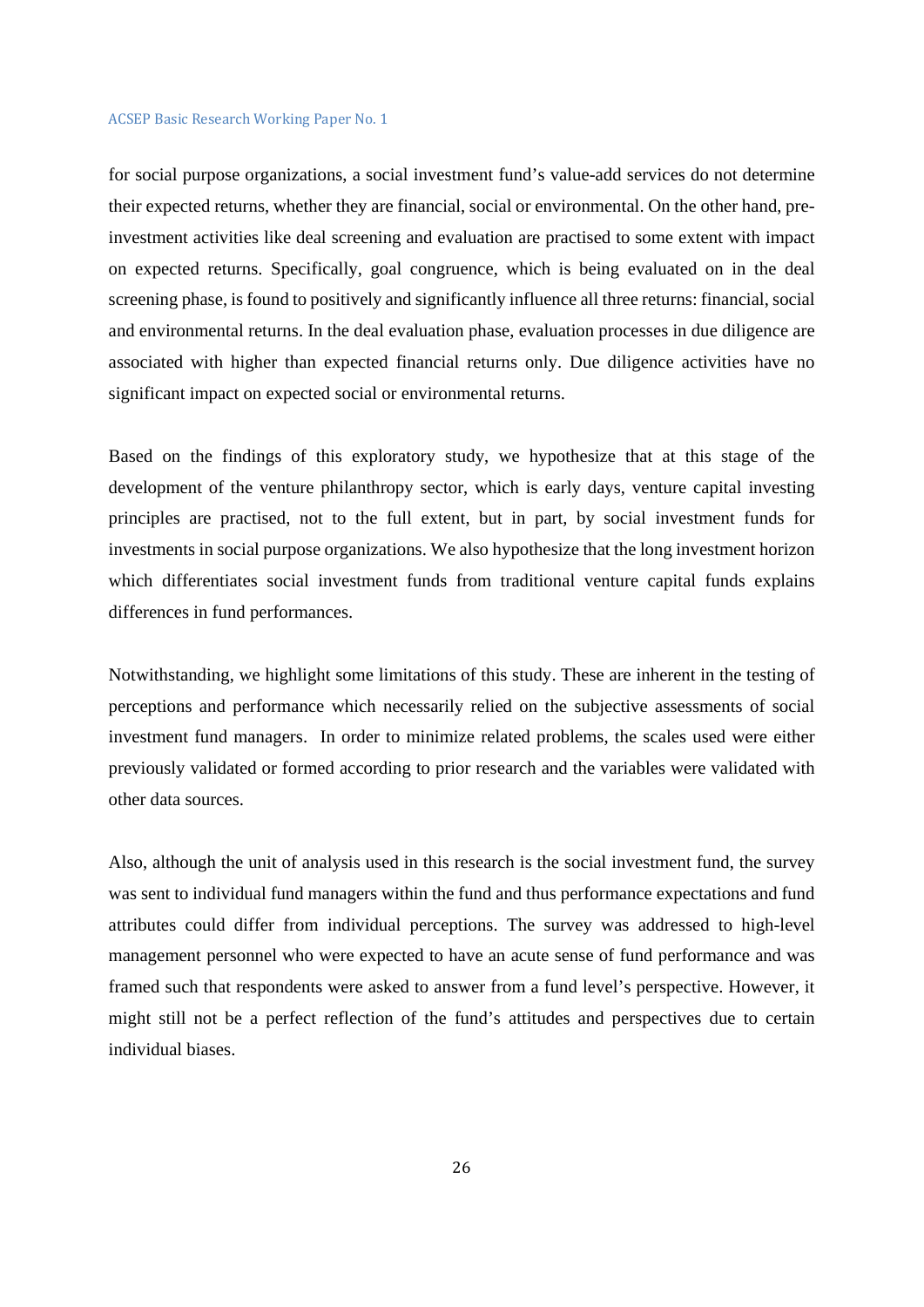Lastly, this study's exploration of the relevance of venture capital principles for venture philanthropy and social investment funds is part of a search for a social investment theory. Exploratory interviews also highlighted the fact that most social purpose organizations did not have required business plans or organizational structures in place, and if they were forced to produce these documents, it could put them off looking for funding. This results in a potential loss of positive investment outcomes. Social investment fund managers need cognizance of the early days of the life cycle of venture philanthropy to grow the sector.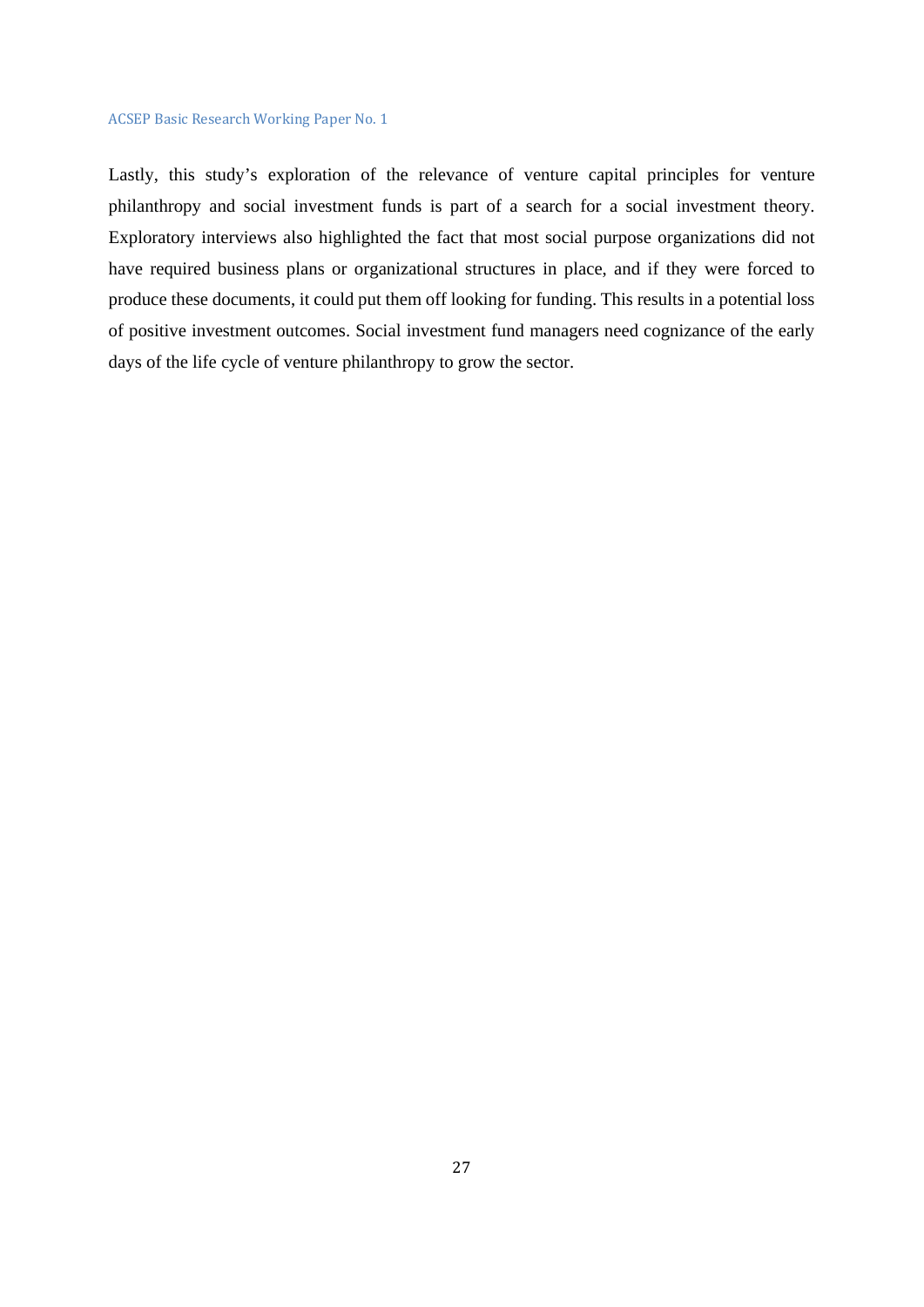# **Bibliography**

Acumen. (2006). "Our impact." from http://www.acumendfund.org/impact.

- Admati, A. R. and P. Pfleiderer (1994). "Robust Financial Contracting and the Role of Venture Capitalists." The Journal of Finance **49**(2): 371-402.
- Aldrich, H. E. and A. L. Kenworthy (1999). The accidental entrepreneur: Campbellian antinomies and organizaitonal foundings. Variations in Organization Science: In Honor of Donald T. Campbell. J. A. C. Baum and B. McKelvey. Thousand Oaks, CA, Sage**:** 19-34.
- Amason, A. C. and H. J. Sapienza (1997). "The effects of top management team size and interaction norms on cognitive and affective conflict." Journal of Management **23**(4): 495- 516.
- Anand, B. N. and M. J. Piskorski (2008). The Strength of Peripheral Ties: Maintaining Status When Firms Lose Resources. HBS Working Papers 2007-2008, Harvard Business School.
- April, K. (2009). "Should venture capitalists put all their eggs in one basket? Diversification versus pure-play strategies in venture capital." Financial Management **38**(3): 441-486.
- Ariño, A. and J. De La Torre (1998). "Learning from Failure: Towards an Evolutionary Model of Collaborative Ventures." Organization Science **9**(3): 306-325.
- Armstrong, J. S. and T. S. Overton (1977). "Estimating Nonresponse Bias in Mail Surveys." Journal of Marketing Research, Vol. 14, pp. 396-402, 1977.
- Barnes, S. and V. Menzies (2005). "Investment into venture capital funds in Europe: An exploratory study." Venture Capital: An International Journal of Entrepreneurial Finance **7**(3): 209 - 226.
- Baum, J. A. C. and B. S. Silverman (2004). "Picking winners or building them? Alliance, intellectual, and human capital as selection criteria in venture financing and performance of biotechnology startups." Journal of Business Venturing **19**(3): 411-436.
- Berglund, H., T. Hellström and S. Sjölander (2007). "Entrepreneurial learning and the role of venture capitalists." Venture Capital **9**(3): 165-181.
- Boateng, A. and K. W. Glaister (2002). "Performance of international joint ventures: evidence for West Africa." International Business Review **11**(5): 523-541.
- Bornstein, D. (2004). How to change the world: Social Entrepreneurs and the poewr of new ideas. Oxford, Oxford University Press.
- Brav, A. and P. A. Gompers (1997). "Myth or reality? The long-run underperformance of initial public offerings: Evidence from venture and nonventure capital-backed companies." Journal of Finance **52**(5): 1791-1821.
- Brophy, D. J. and J. A. Verga (1988). More than Money The Influence of Venture Capitalists on Initial Public Offerings. Babson Entrepreneurship Conference Calgary.
- Busenitz, L. W., J. O. Fiet and D. D. Moesel (2004). "Reconsidering the venture capitalists' "value added" proposition: An interorganizational learning perspective." Journal of Business Venturing **19**(6): 787-807.
- Busenitz, L. W., D. D. Moesel, J. O. Fiet and J. B. Barney (1997). "The Framing of Perceptions of Fairness in the Relationship Between Venture Capitalists and New Venture Teams." Entrepreneurship: Theory & Practice **21**(3): 5-21.
- Bygrave, W. and J. Timmons (1992). Venture Capital at the Crossroads. Boston, MA, Harvard Business School Press.
- Bygrave, W. D. (1987). "Syndicated investments by venture capital firms: A networking perspective." Journal of Business Venturing **2**(2): 139-154.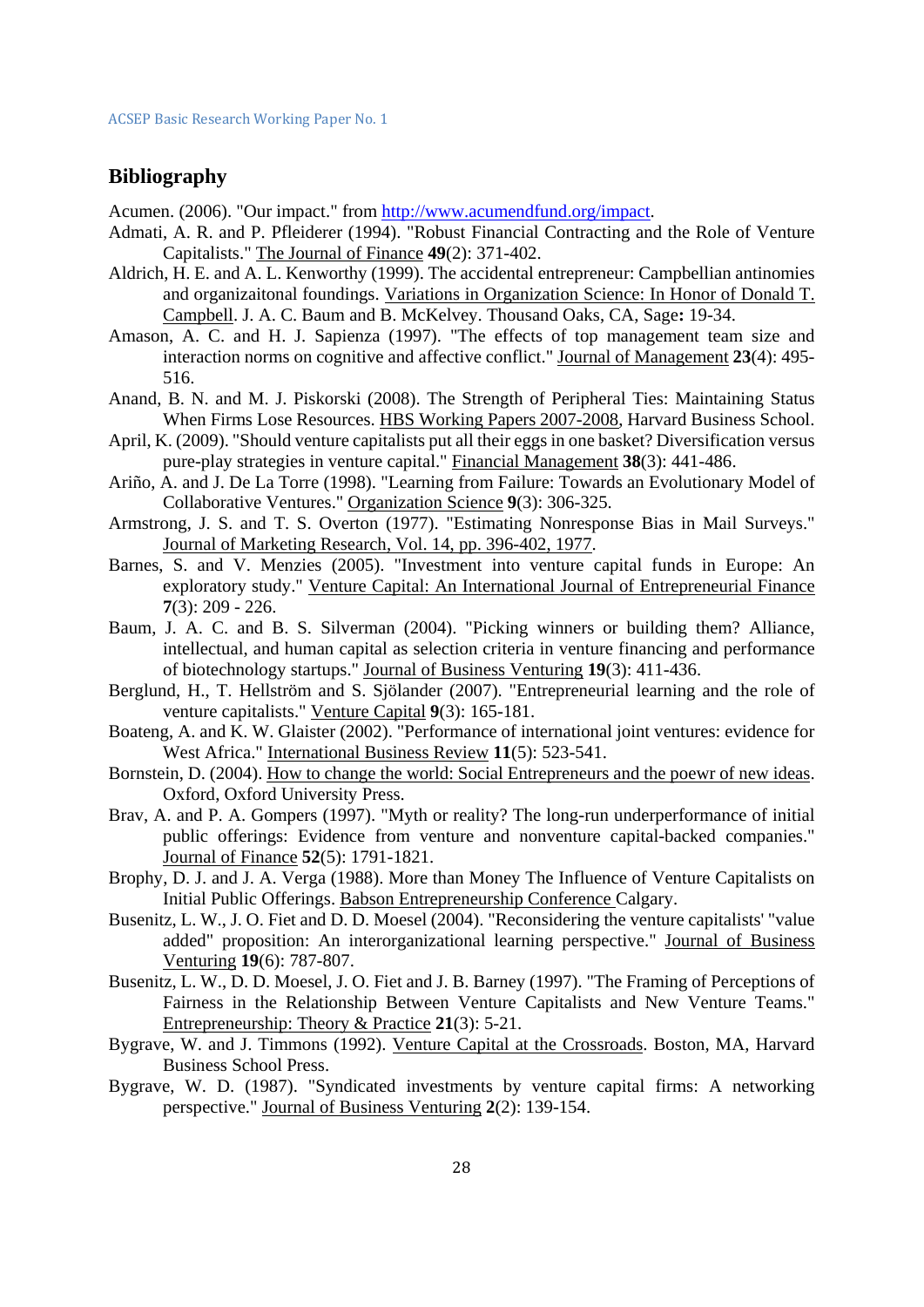- Bygrave, W. D. (1988). "The structure of the investment networks of venture capital firms." Journal of Business Venturing **3**(2): 137-157.
- Cable, D. M. and S. Shane (1997). "A prisoner's dilemma approach to entrepreneur-venture capitalist relationships." Academy of Management Review **22**(1): 142-176.
- Campbell, G. A. (1990). "Diversification or specialization : The role of risk." Resources Policy **16**(4): 293-306.
- Carrington, D. (2003). Venture Philanthropy a New Concept or an Old Idea Rewrapped. Association of Charitable Foundations National Conference.
- Casamatta, C. (2003). "Financing and Advising: Optimal Financial Contracts with Venture Capitalists." The Journal of Finance **58**(5): 2059-2086.
- Casamatta, C. and C. Haritchabalet (2007). "Experience, screening and syndication in venture capital investments." Journal of Financial Intermediation **16**(3): 368-398.
- Cohen, W. M. and D. A. Levinthal (1990). "Absorptive Capacity: A New Perspective on Learning and Innovation." Administrative Science Quarterly **35**(1): 128-152.
- Colombo, M. G. and L. Grilli (2009). "On growth drivers of high-tech start-ups: Exploring the role of founders' human capital and venture capital." Journal of Business Venturing **In Press, Corrected Proof**.
- Community Wealth Ventures (2002) "High Engagement Grantmaker Survey Results and Profiles."
- Cressy, R., F. Munari and A. Malipiero (2007). "Playing to their strengths? Evidence that specialization in the private equity industry confers competitive advantage." Journal of Corporate Finance **13**(4): 647-669.
- Cumming, D. J. (2006). "The Determinants of Venture Capital Portfolio Size: Empirical Evidence." The Journal of Business **79**(3): 1083-1126.
- Cunningham, G. M. and J. E. Harris (2001). "A Heuristic Framework for Accountability of Governmental Subunits." Public Management Review **3**(2): 145-165.
- Das, T. K. and B. S. Teng (2001). "Trust, control, and risk in strategic alliances: An integrated framework." Organization Studies **22**(2): 251-283.
- de Carvalho, A. G., C. W. Calomiris and J. o. A. de Matos (2007). "Venture capital as human resource management." Journal of Economics and Business **60**(3): 223-255.
- De Clercq, D. and H. J. Sapienza (2006). "Effects of relational capital and commitment on venture capitalists' perception of portfolio company performance." Journal of Business Venturing **21**(3): 326-347.
- DeGroff, A., M. Schooley, T. Chapel and T. Poister (2010). "Challenges and Strategies in Applying Performance Measurement to Federal Public Health Programs." Evaluation and Program Planning **In Press, Accepted Manuscript**.
- Dielman, T. E. (1991). Applied Regression Analysis for Business and Economics. Boston, PWS-Kent Publishing Company.
- Dimov, D. P. and D. A. Shepherd (2005). "Human capital theory and venture capital firms: exploring "home runs" and "strike outs"." Journal of Business Venturing **20**(1): 1-21.
- Drayton, W. (2002). "The citizen sector: Becoming as entrepreneurial and competitive as business." California Management Review **44**(3): 120-132.
- Ebrahim, A. S. and V. K. Rangan (2009a). "Acumen Fund: Measurement in Venture Philanthropy (A)." Harvard Business Case.
- Ebrahim, A. S. and V. K. Rangan (2009b). "Acumen Fund: Measurement in Venture Philanthropy (B)." Harvard Business Case.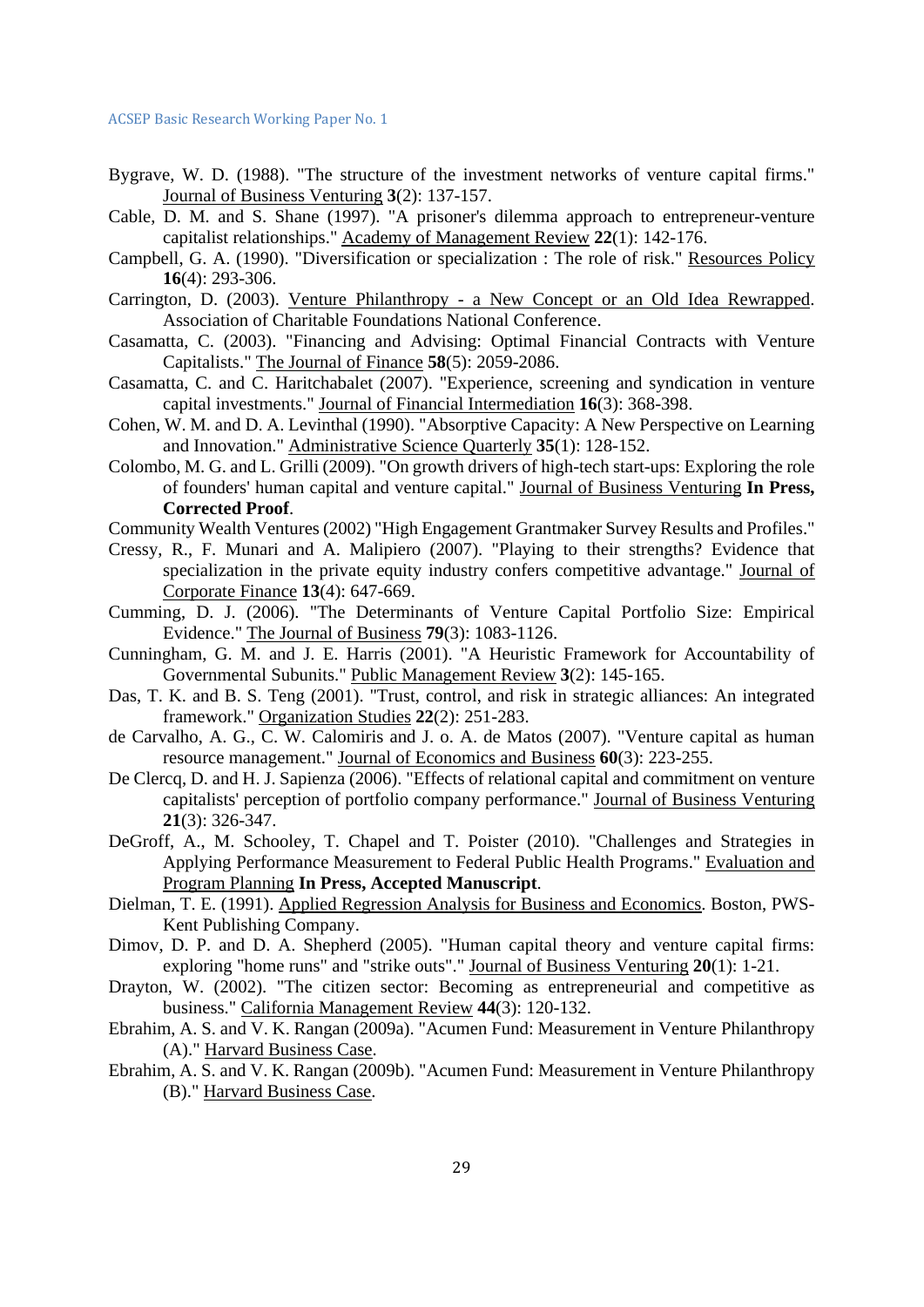- Emerson, J. (2003). "The blended value proposition: Integrating social and financial returns." California Management Review **45.4**: 35-51.
- Emerson, J., T. Freundlich and S. Berenbach (2004) "The Investor's Toolkit: Generating Multiple Returns through a Unified Investment Strategy."
- Emerson, J., T. Freundlich and J. Fruchterman (2007) "Nothing Ventured, Nothing Gained: Addressing the critical gaps in risk-taking capital for social enterprise."
- European Venture Capital Association (1998, 2005) "EVCA Annual Yearbook."
- Fenn, G., N. Liang and S. Prowse (1995). The economics of the private equity market. W. b. o. G. o. t. F. R. System.
- Florin, J. (2005). "Is venture capital worth it? Effects on firm performance and founder returns." Journal of Business Venturing **20**(1): 113-135.
- Franke, N., M. Gruber, D. Harhoff and J. Henkel (2008). "Venture capitalists' evaluations of startup teams: Trade-offs, knock-out criteria, and the impact of VC experience." Entrepreneurship: Theory and Practice **32**(3): 459-483.
- Fried, V. H. and R. D. Hisrich (1994). "Toward a Model of Venture Capital Investment Decision Making." Financial Management **23**(3): 28-37.
- Fried, V. H. and R. D. Hisrich (1995). "The Venture Capitalist: A Relationship Investor." California Management Review **37**(2): 101-113.
- Gifford, S. (1997). "Limited attention and the role of the venture capitalist." Journal of Business Venturing **12**(6): 459-482.
- Gompers, P. and J. Lerner (1999). The Venture Capital Cycle, MIT Press.
- Gompers, P. A. (1995). "Optimal Investment, Monitoring, and the Staging of Venture Capital." The Journal of Finance **50**(5): 1461-1489.
- Gorman, M. and W. A. Sahlman (1989). "What do venture capitalists do?" Journal of Business Venturing **4**(4): 231-248.
- Greve, A. (1995). "Networks and entrepreneurship -- an analysis of social relations, occupational background, and use of contacts during the establishment process." Scandinavian Journal of Management **11**(1): 1-24.
- Grossman, S. J. and O. D. Hart (1986). "The Costs and Benefits of Ownership: A Theory of Vertical and Lateral Integration." Journal of Political Economy **94**(4): 691-719.
- Gupta, A. K. and H. J. Sapienza (1992). "Determinants of venture capital firms' preferences regarding the industry diversity and geographic scope of their investments." Journal of Business Venturing **7**(5): 347-362.
- Haigh, M. (2006). "Social investment: Subjectivism, sublation and the moral elevation of success." Critical Perspectives on Accounting **17**(8): 989-1005.
- Hall, J. and C. W. Hofer (1993). "Venture capitalists' decision criteria in new venture evaluation." Journal of Business Venturing **8**(1): 25-42.
- Hellmann, T. and M. Puri (2002). "Venture capital and the professionalization of start-up firms: Empirical evidence." Journal of Finance **57**(1): 169-197.
- Hellmann, T. F. (2000). Venture capitalists: the Coaches of Silicon Valley. The Silicon Valley Edge: A Habitat for Innovation and Entrepreneurship. W. Miller, Lee, C.M., Hanock, M.G. and Rowen, H. Stanford, CA, Stanford Univ. Press.
- Holm, D. B., K. Eriksson and J. Johanson (1999). "Creating value through mutual commitment to business network relationships." Strategic Management Journal **20**(5): 467-486.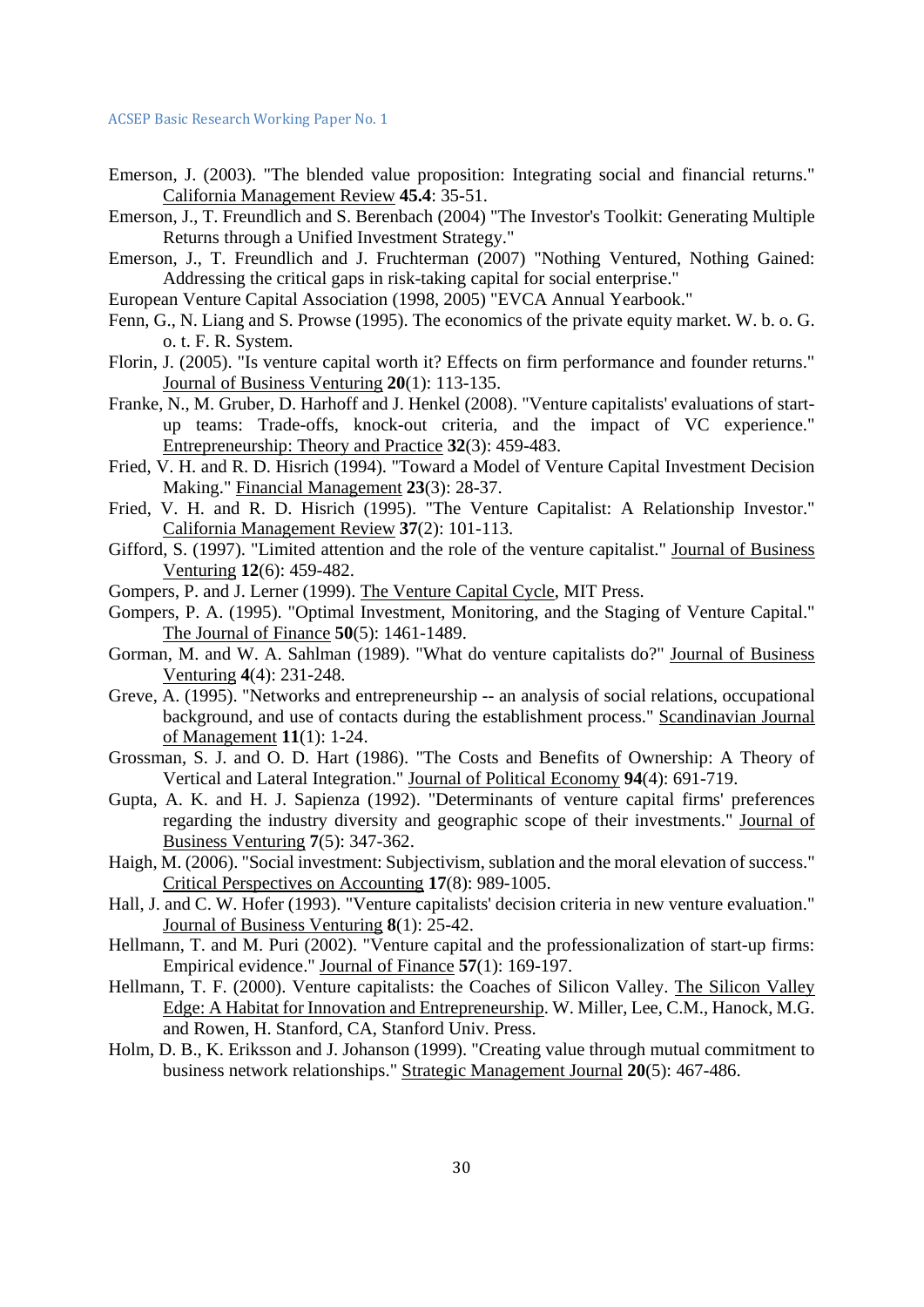- Homburg, C., H. Krohmer and J. P. Workman Jr (1999). "Strategic consensus and performance: The role of strategy type and market-related dynamism." Strategic Management Journal **20**(4): 339-357.
- Huyghebaert, N. and S. O'Donohoe (2007). Does the value of venture capital vary over the investee life cycle Evidence from Irish investees. Venture Capital in Europe. N. G. Greg, K. Maher and K. Roman. Oxford, Butterworth-Heinemann**:** 311-330.
- Jain, B. A. and O. Kini (1995). "Venture capitalist participation and the post-issue operating performance of IPO firms." Managerial and Decision Economics **16**(6): 593-606.

John, R. (2006) "Venture Philanthropy: the evolution of high engagement philanthropy in Europe."

- JPA Europe Limited (2008) "Existing Venture Philanthropy Funds Characteristics: A Preliminary Overview."
- Kanter, R. M. and D. V. Summers (1987). Doing well while doing good: Dilemmas of performance measurement in non-profit organizations and the need for a multiple-constituency approach. The non-profit sector: A research handbook. W. W. Powell. New, CN, Yale University Press.
- Kendall, J. and M. Knapp (2000). "Measuring the performance of voluntary organizations." Public Management **2**(1): 105-132.
- Koza, M. P. and A. Y. Lewin (1998). "The Co-evolution of Strategic Alliances." Organization Science **9**(3): 255-264.
- Lane, P. J. and M. Lubatkin (1998). "Relative Absorptive Capacity and Interorganizational Learning." Strategic Management Journal **19**(5): 461-477.
- Lane, P. J., J. E. Salk and M. A. Lyles (2001). "Absorptive Capacity, Learning, and Performance in International Joint Ventures." Strategic Management Journal **22**(12): 1139-1161.
- Larsson, R., L. Bengtsson, K. Henriksson and J. Sparks (1998). "The Interorganizational Learning Dilemma: Collective Knowledge Development in Strategic Alliances." Organization Science **9**(3): 285-305.
- Lerner, J. (1995). "Venture Capitalists and the Oversight of Private Firms." The Journal of Finance **50**(1): 301-318.
- Letts, C., W. Ryan and A. Allen (1997). "Virtuous Capital: What Foundations can Learn from Venture Capitalists." Harvard Business Review(March/April): 36-42.
- Letts, C. W., W. P. Ryan and A. Grossman (1999). High performance non-profit organizations: Managing upsteam for greater impact. New York, John Wiley & Sons Inc.
- Macmillan, I. C., R. Siegel and P. N. S. Narasimha (1985). "Criteria used by venture capitalists to evaluate new venture proposals." Journal of Business Venturing **1**(1): 119-128.
- Macmillan, I. C., L. Zemann and P. N. Subbanarasimha (1987). "Criteria distinguishing successful from unsuccessful ventures in the venture screening process." Journal of Business Venturing **2**(2): 123-137.
- Mahoney, M. and J.-L. Potter (2004). "Integrating health impact assessment into the triple bottom line concept." Environmental Impact Assessment Review **24**(2): 151-160.
- Manigart, S., K. D. Waele, M. Wright, K. Robbie, P. Desbrières, H. Sapienza and A. Beekman (2000). "Venture capitalists, investment appraisal and accounting information: a comparative study of the USA, UK, France, Belgium and Holland." European Financial Management **6**(3): 389-403.
- March, J. (1991). "Exploration and exploitation in organizational learning." Organization Science **2**(1): 71-87.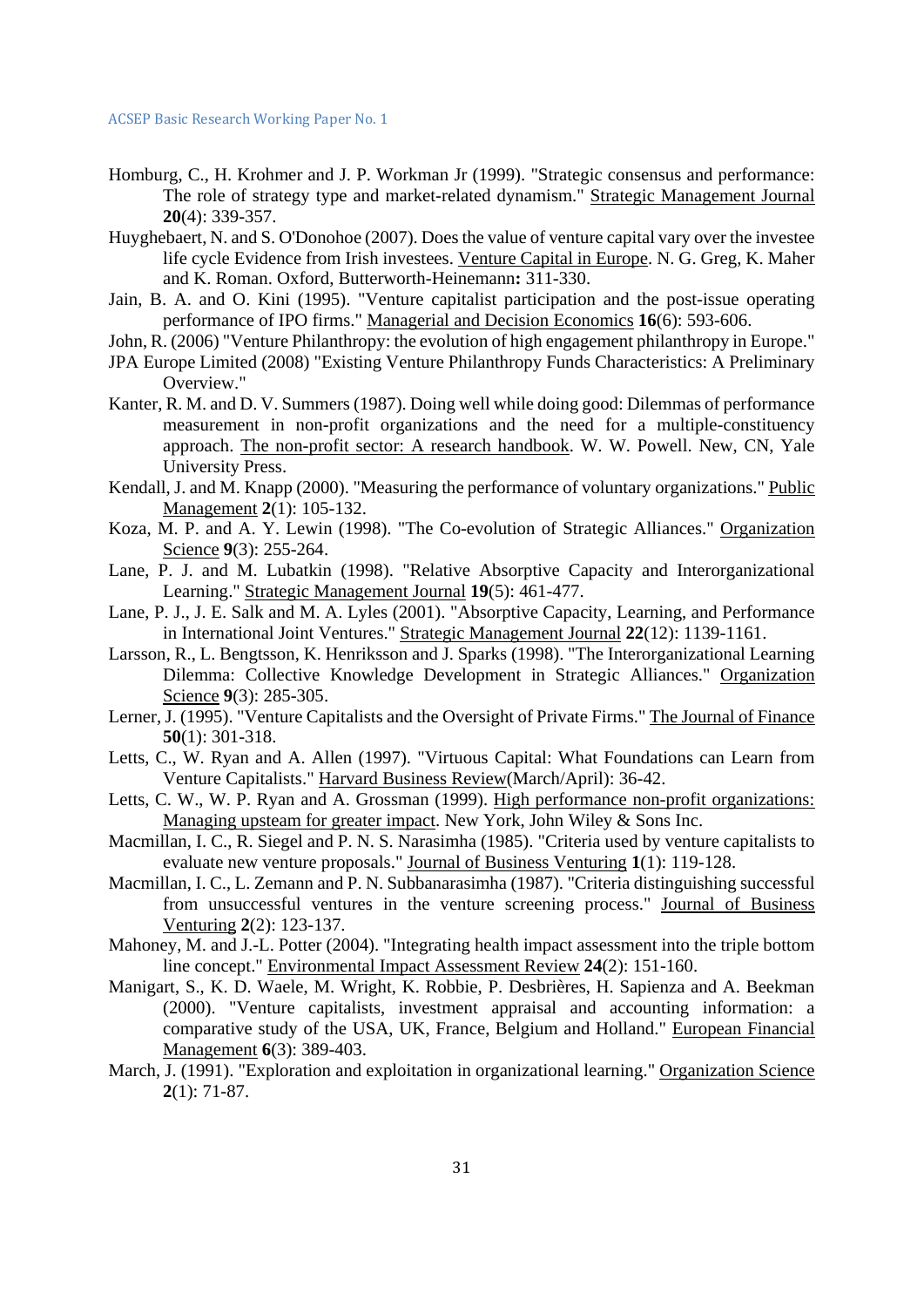- Martin, M. and R. John (2006). "Venture Philanthropy in Europe: Landscape and Driving Principles." FINANZIERUNG VON SOZIALUNTERNEHMERN, SCHAEFFER-POESCHEL, Ann-Kristin Achleitner, Reinhard Poellath, Erwin Stahl, eds., pp. 34-43, 2007.
- Mayer, C., K. Schoors and Y. Yafeh (2005). "Sources of funds and investment activities of venture capital funds: evidence from Germany, Israel, Japan and the United Kingdom." Journal of Corporate Finance **11**(3): 586-608.
- Megginson, W. L. and K. A. Weiss (1991). "Venture Capitalist Certification in Initial Public Offerings." The Journal of Finance **46**(3): 879-903.
- Nahapiet, J. and S. Ghoshal (1998). "Social Capital, Intellectual Capital, and the Organizational Advantage." The Academy of Management Review **23**(2): 242-266.
- Nahata, R. (2008). "Venture capital reputation and investment performance." Journal of Financial Economics **90**(2): 127-151.
- Neck, H., C. Brush and E. Allen (2009). "The landscape of social entrepreneurship." Business Horizons **52**(1): 13-19.
- Norton, E. and B. H. Tenenbaum (1993). "Specialization versus diversification as a venture capital investment strategy." Journal of Business Venturing **8**(5): 431-442.
- O'Brien, R. M. (2007). A caution regarding rules of thumb for variance inflation factors. Dordrecht, PAYS-BAS, Springer.
- Owen, D. L. (1990). "Towards a theory of social investment: A review essay." Accounting, Organizations and Society **15**(3): 249-265.
- Pak, Y. S., W. Ra and Y.-R. Park (2009). "Understanding IJV performance in a learning and conflict mediated context." International Business Review **18**(5): 470-480.
- Patzelt, H., D. zu Knyphausen-Aufsefl and H. T. Fischer (2009). "Upper echelons and portfolio strategies of venture capital firms." Journal of Business Venturing **24**(6): 558-572.
- Payne, G. T., J. L. Davis, C. B. Moore and R. G. Bell (2009). "The deal structuring stage of the venture capitalist decision-making process: Exploring confidence and control." Journal of Small Business Management **47**(2): 154-179.
- Repullo, R. and J. Suarez (2004). "Venture capital finance: A security design approach." Review of Finance **8**(1): 75-108.
- Sahlman, W. A. (1988). "Aspects of Financial Contracting in Venture Capital " Journal of Applied Corporate Finance **1**(2): 23-36.
- Sahlman, W. (1990a). "The structure and governance of venture capital organizations." Journal of Financial Economics **27**: 473-522.
- Sahlman, W. A. (1990b). "The structure and governance of venture-capital organizations." Journal of Financial Economics **27**(2): 473-521.
- Sandberg, W. R. (1986). New Venture Performance: The Role of Strategy and Industry Structure. Lexington, MA, Lexington Books.
- Sapienza, H. J. (1992). "When do venture capitalists add value?" Journal of Business Venturing **7**(1): 9-27.
- Sapienza, H. J. and A. K. Gupta (1994). "Impact of Agency Risks and Task Uncertainty on Venture Capitalist-CEO Interaction." The Academy of Management Journal **37**(6): 1618-1632.
- Sapienza, H. J., S. Manigart and W. Vermeir (1996). "Venture capitalist governance and value added in four countries." Journal of Business Venturing **11**(6): 439-469.